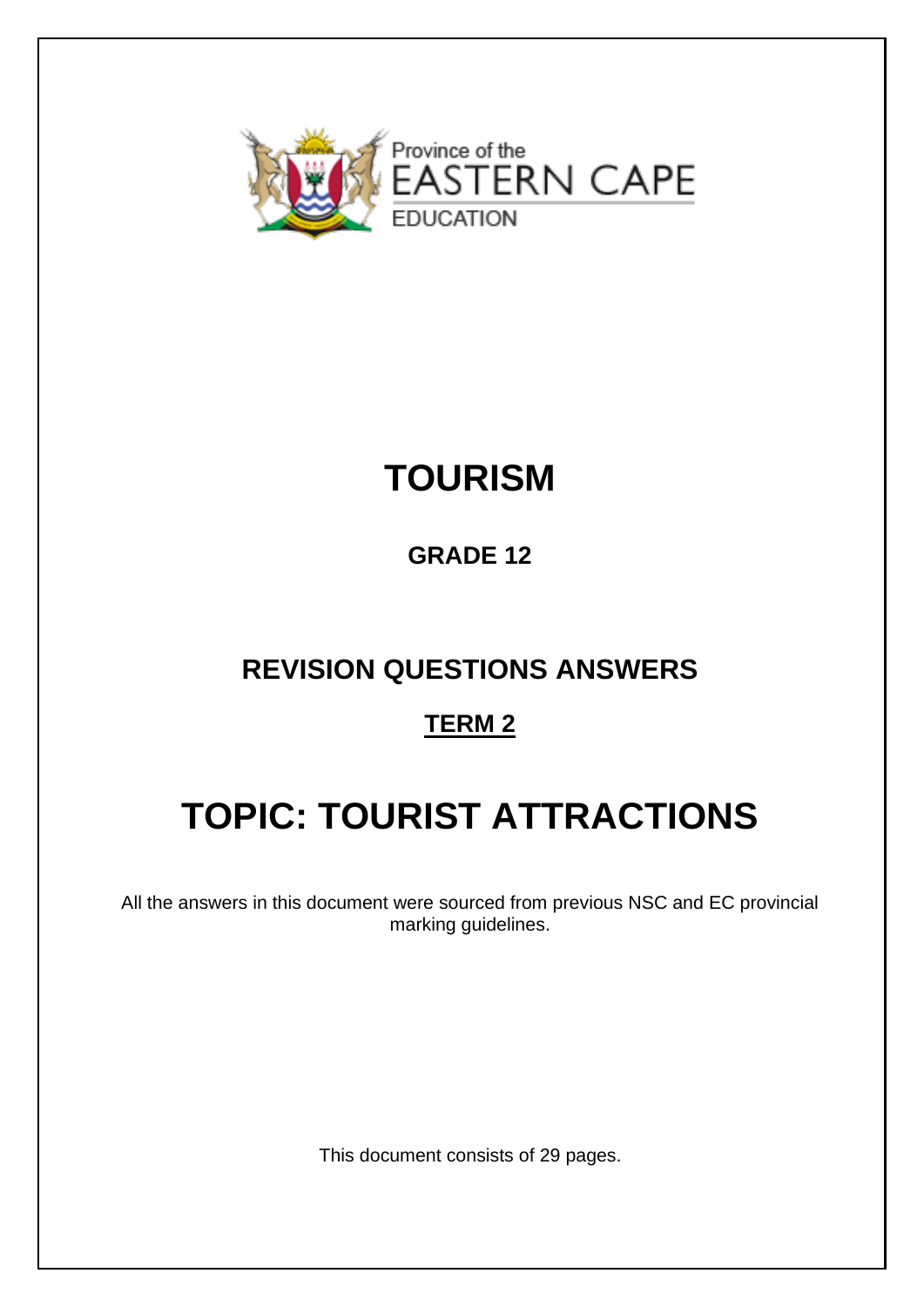# **TOPIC: TOURIST ATTRACTIONS**

#### **CONTENT: FAMOUS WORLD ICONS AND ATTRACTIONS**

### **NOV 2014 QUESTION 4**

| 4.1 | 4.1.1 | (a) $A - E$ iffel Tower $\checkmark$<br>$B$ - Parthenon $\checkmark$                                                                                                                                  | (2) |
|-----|-------|-------------------------------------------------------------------------------------------------------------------------------------------------------------------------------------------------------|-----|
|     |       | (b) $A - Paris \checkmark$<br>$B -$ Athens $\checkmark$                                                                                                                                               | (2) |
|     | 4.1.2 | <b>Icon A</b><br>Structure of steel/metal/iron √√<br>• A freestanding tower made out of metal crafted into different<br>shapes<br>• An architectural achievement housing restaurants on the first and |     |

- An architectural achievement housing restaurants on the first and second levels.
- A structure housing a broadcasting station and an observation tower.
- Visitors can visit three levels of the tower with the use of stairs or  $\text{lifts.} \tag{2}$

### **Icon B**

Ancient construction of plain rock columns  $√$ .

- Interiors and exteriors elaborately decorated.
- Built up with a palace and temples that embodies Greek architecture. (2)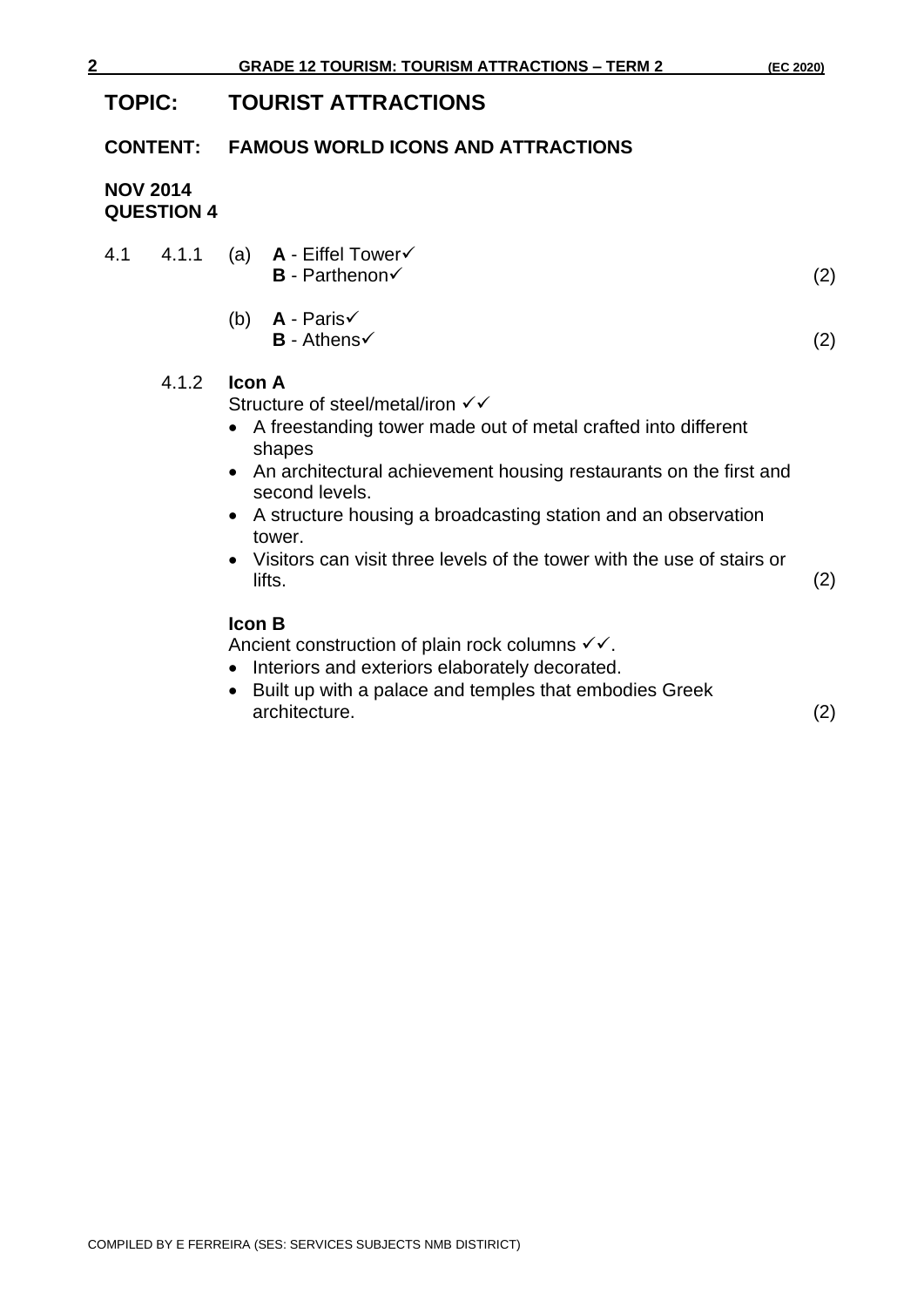#### **NOV 2015 NSC QUESTION 4**

| 4.1   | <b>Icon</b> | <b>Country</b>   | <b>City</b>                        | ONE reason why it is<br>regarded as a religious icon                                                                                                                                                           |     |
|-------|-------------|------------------|------------------------------------|----------------------------------------------------------------------------------------------------------------------------------------------------------------------------------------------------------------|-----|
| 4.1.1 | A           | <b>Israel√</b>   | Jerusale<br>$m\checkmark$          | The holiest Jewish site in<br>Judaism√√<br>Part of the wall of the<br>Second Jewish Temple<br>built by King Herod<br>One of the seven wonders<br>of the Holy City, Jerusalem                                   | (4) |
| 4.1.2 | B           | Saudi<br>Arabia√ | Mecca√                             | Most sacred city of the<br>Islamic faith $\checkmark$<br>Spiritual centre of all<br><b>Muslims</b><br><b>Muslims face Mecca</b><br>during their daily prayers<br>Focal point of Muslim<br>pilgrimage, the Hajj | (4) |
| 4.1.3 | C           | Italy√           | Rome√<br>$\bullet$ Vatican<br>City | Seat of the Roman Catholic<br>Church√√<br>Home of the Pope, head of<br>the Catholic Church<br>(Christianity)                                                                                                   | (4) |

#### 4.2 4.2.1 **A** - Uluru✓✓ (2)

- Ayers Rock
- Uluru-Kata Tjuta National Park
- **B** Sydney Opera House✓✓ (2)
- 4.2.2 Uluru is remotely located in the interior of the country (outback)  $\checkmark\checkmark$ 
	- Located in the desert area where tourists have to travel long distances on desolate roads to reach the icon, and few tourists will visit the icon.
	- The attraction will only attract a certain type of tourist / niche market to the sacred site.
	- Unlike Uluru, Sydney Opera House is located in an urban city with an international airport in close proximity to reach the icon
	- Well developed tourism infrastructure in Sydney, and passengers on cruise liners can easily reach the icon via the harbour, which is not the case with Uluru.
	- Sydney Opera House is popular and events hosted there attract tourists (2)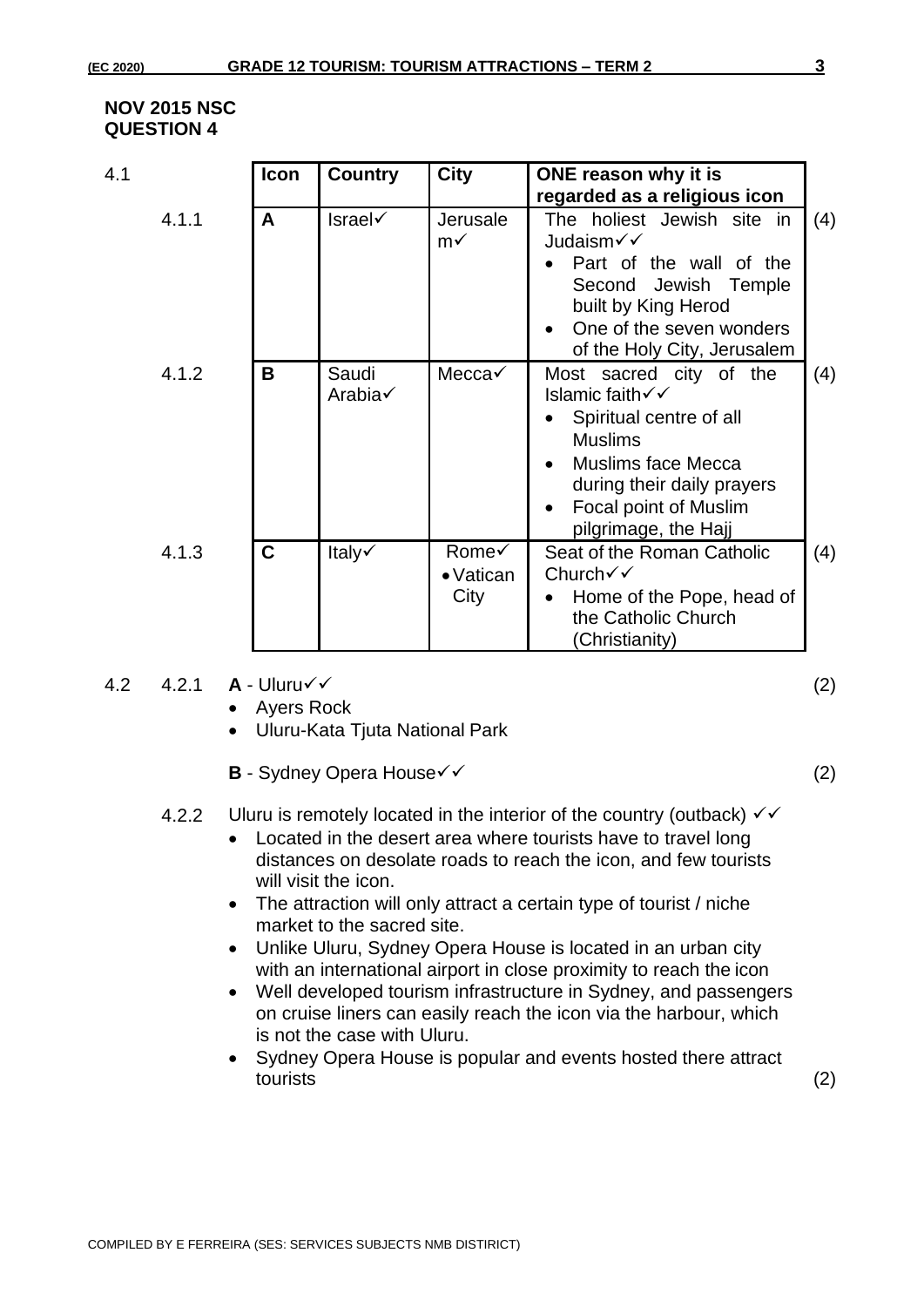#### **NOV 2016 NSC QUESTION 4**

| 4.1 | 4.1.1 | (a)       | North America√√                                                                                                                                                                                                                                                                                                                                                                                                                                                                                                                                     | (2) |
|-----|-------|-----------|-----------------------------------------------------------------------------------------------------------------------------------------------------------------------------------------------------------------------------------------------------------------------------------------------------------------------------------------------------------------------------------------------------------------------------------------------------------------------------------------------------------------------------------------------------|-----|
|     |       | (b)       | A - Niagara Falls√√<br><b>C</b> - The floating markets $\checkmark\checkmark$                                                                                                                                                                                                                                                                                                                                                                                                                                                                       | (4) |
|     |       | (c)       | Yachting and sailing $\checkmark$<br>Boat / luxury cruises<br>Jet / water / board skiing / skiing<br>Body-boarding<br>$\bullet$<br>Canoeing<br>$\bullet$<br>Parasailing<br>$\bullet$<br>Scuba diving<br>$\bullet$<br>Snorkelling<br>$\bullet$<br>Swimming<br>$\bullet$<br>Dolphin activities<br>$\bullet$<br>Water theme parks<br>$\bullet$<br>Wind / kite surfing<br>$\bullet$<br>Surfing<br>$\bullet$<br>Fishing<br>$\bullet$<br>Rowing<br>$\bullet$<br>Speed boat racing                                                                         | (2) |
|     | 4.1.2 |           | Increased positive <b>publicity</b> of Thailand as a destination for<br>travel √√<br>Increased tourist arrivals to Thailand √will result in<br>more job creation. ✓<br>more entrepreneurial opportunities.<br>more foreign income.√ / more foreign investment. / greater<br>contribution to the <b>GDP</b> .<br>more job creation. ✓<br>• Film crews may extend their stay to experience the Thai lifestyle<br>(extended stay benefits).<br>Potential for repeat visits.<br>Improvement of infrastructure.<br>Build relationships between cultures. | (6) |
| 4.2 | 4.2.1 | $\bullet$ | Both are situated in ancient city environments v v<br>Both are situated<br>in Europe / the same continent.<br>in cities that were the centre of ancient civilisation / societies.<br>in the northern hemisphere.<br>• on the same time zone / longitude.<br>on the Mediterranean Sea coastline.<br>in capital cities.<br>along the Adriatic Sea.                                                                                                                                                                                                    | (2) |
|     |       |           |                                                                                                                                                                                                                                                                                                                                                                                                                                                                                                                                                     |     |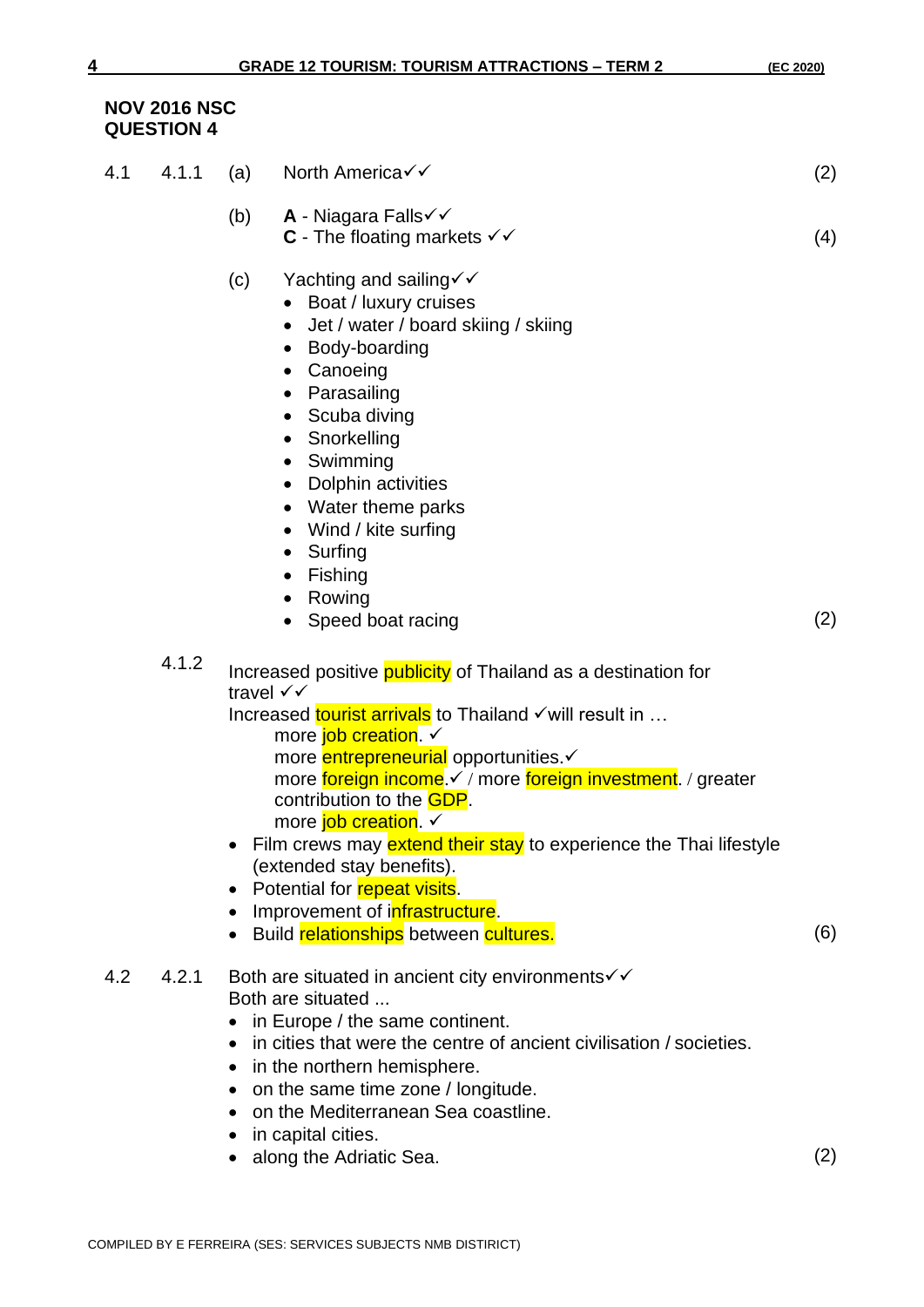| (EC 2020) |                                          | <b>GRADE 12 TOURISM: TOURISM ATTRACTIONS - TERM 2</b>                                                                                                                                                                                                                                                                                                                              | 5   |
|-----------|------------------------------------------|------------------------------------------------------------------------------------------------------------------------------------------------------------------------------------------------------------------------------------------------------------------------------------------------------------------------------------------------------------------------------------|-----|
|           | 4.2.2                                    | Pollution from vehicles is damaging the ancient structures and its<br>sculptures.√√<br>Acid rain caused by human industry damaging the ancient structures<br>and its sculptures. $\checkmark\checkmark$                                                                                                                                                                            | (4) |
|           | 4.2.3                                    | <b>Limit the number</b> of tourists to the Colosseum allowed at the site per<br>day√√<br>• Charge higher entrance fees.<br>Issue <i>permits</i> to tour operators.<br><b>Increase security</b> measures e.g. employing more security guards,<br>CCTV etc. to govern tourist behaviour.<br>Implement environmentally friendly practices at the site.<br>Implement management plans. |     |
|           | <b>NOV 2017 NSC</b><br><b>QUESTION 4</b> |                                                                                                                                                                                                                                                                                                                                                                                    | (2) |

- 4.1 4.1.1 H✓ / Statue of Liberty
	- United States of America / USA√ 4.1.2 E✓ / Statue of Christ the Redeemer / Corcovado Brazil✓
	- 4.1.3 D✓ / Great Pyramids of Giza / Sphinx Egypt  $\checkmark$
	- 4.1.4 B✓ / Taj Mahal India √
	- 4.1.5 A✓ / Sydney Opera House Australia✓
	- 4.1.6 C✓ / Great Wall of China China✓
	- 4.1.7 F✓ / Kremlin / Red Square Russia ✓
	- 4.1.8 G✓/ Big Ben England √
		- Britain / Great Britain
		- United Kingdom / UK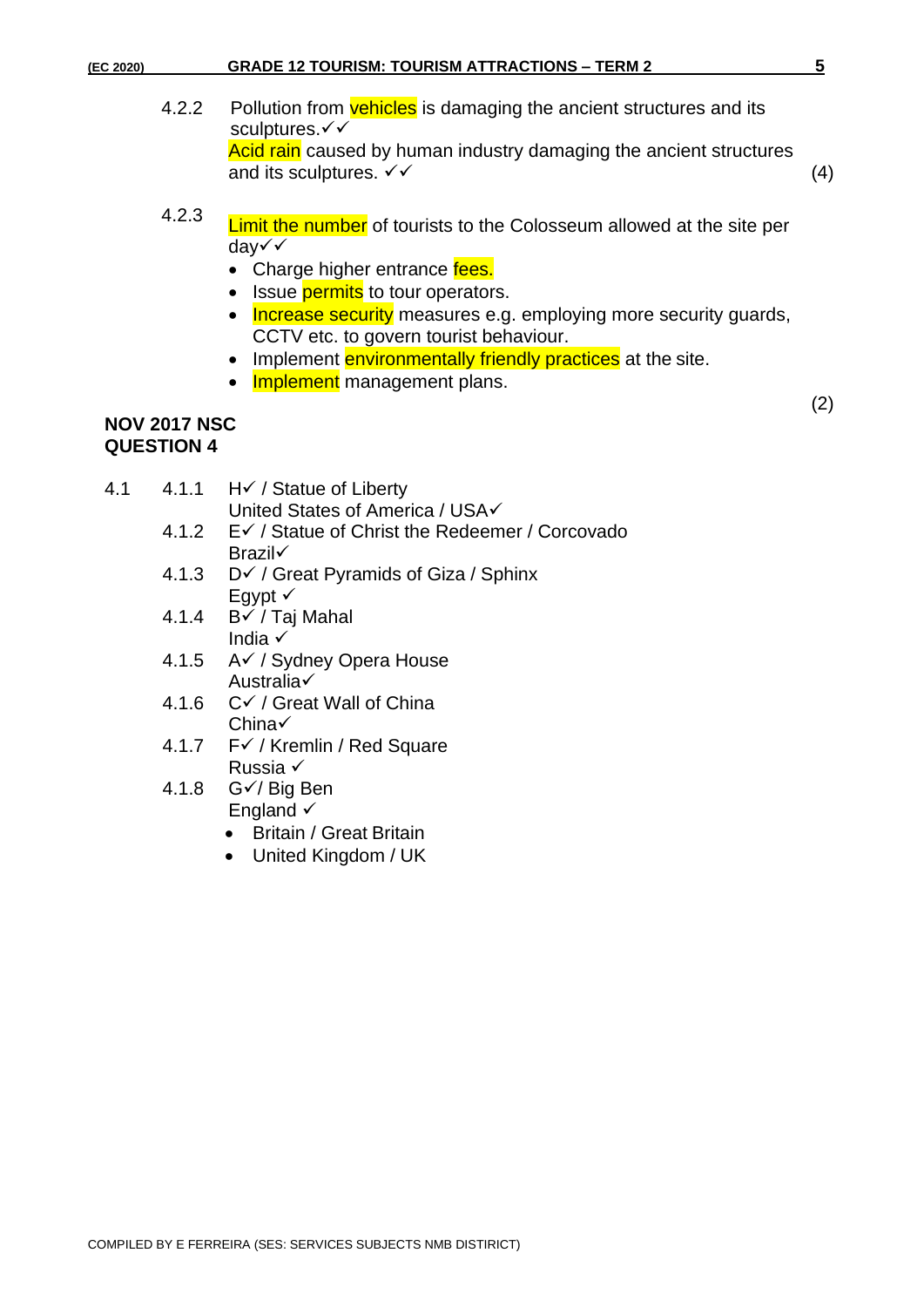#### **NOV 2018 NSC QUESTION 4**

| 4.1 | 4.1.1             | Britain√<br>$\bullet$ UK<br>United Kingdom<br>• Great Britain                                                                                                      |     |  |  |  |  |
|-----|-------------------|--------------------------------------------------------------------------------------------------------------------------------------------------------------------|-----|--|--|--|--|
|     |                   | • England                                                                                                                                                          | (1) |  |  |  |  |
|     | 4.1.2             | Road / Rail / Water transport√√                                                                                                                                    | (2) |  |  |  |  |
|     | 4.1.3             | 1 - Tower Bridge<br>2 - Big Ben / Palace of Westminster√<br><b>3 - Buckingham Palace√</b>                                                                          |     |  |  |  |  |
|     | 4.1.4             | Changing of the Guards <del>V</del><br>(a)                                                                                                                         | (2) |  |  |  |  |
|     |                   | (b)<br>The guards at the palace go through a military routine which<br>attracts many tourists. V V<br>• The changing of the guards and the ceremony of the process |     |  |  |  |  |
|     |                   | has become a tradition and is enjoyed by tourists.                                                                                                                 | (2) |  |  |  |  |
|     |                   | It is the royal residence of the British monarch. $\checkmark\checkmark$<br>(c)<br>Buckingham Palace hosts State functions.                                        | (2) |  |  |  |  |
|     | 4.1.5             | Tower of London√                                                                                                                                                   | (1) |  |  |  |  |
|     | <b>QUESTION 4</b> | <b>FEB-MARCH 2015 NSC</b>                                                                                                                                          |     |  |  |  |  |
| 4.1 | 4.1.1             | $A - 2V$<br>$B - 3\checkmark$                                                                                                                                      | (2) |  |  |  |  |
|     | 4.1.2             | $A$ – This tourist is interested in Muslim history, culture and Islamic<br>architecture at the Blue Mosque. V V<br>This tourist wants to pray at the Blue Mosque   |     |  |  |  |  |
|     |                   | $B$ – They wish to participate in daring and unusual experiences<br>on Table Mountain that entails excitement and danger. v v                                      | (4) |  |  |  |  |
|     |                   |                                                                                                                                                                    |     |  |  |  |  |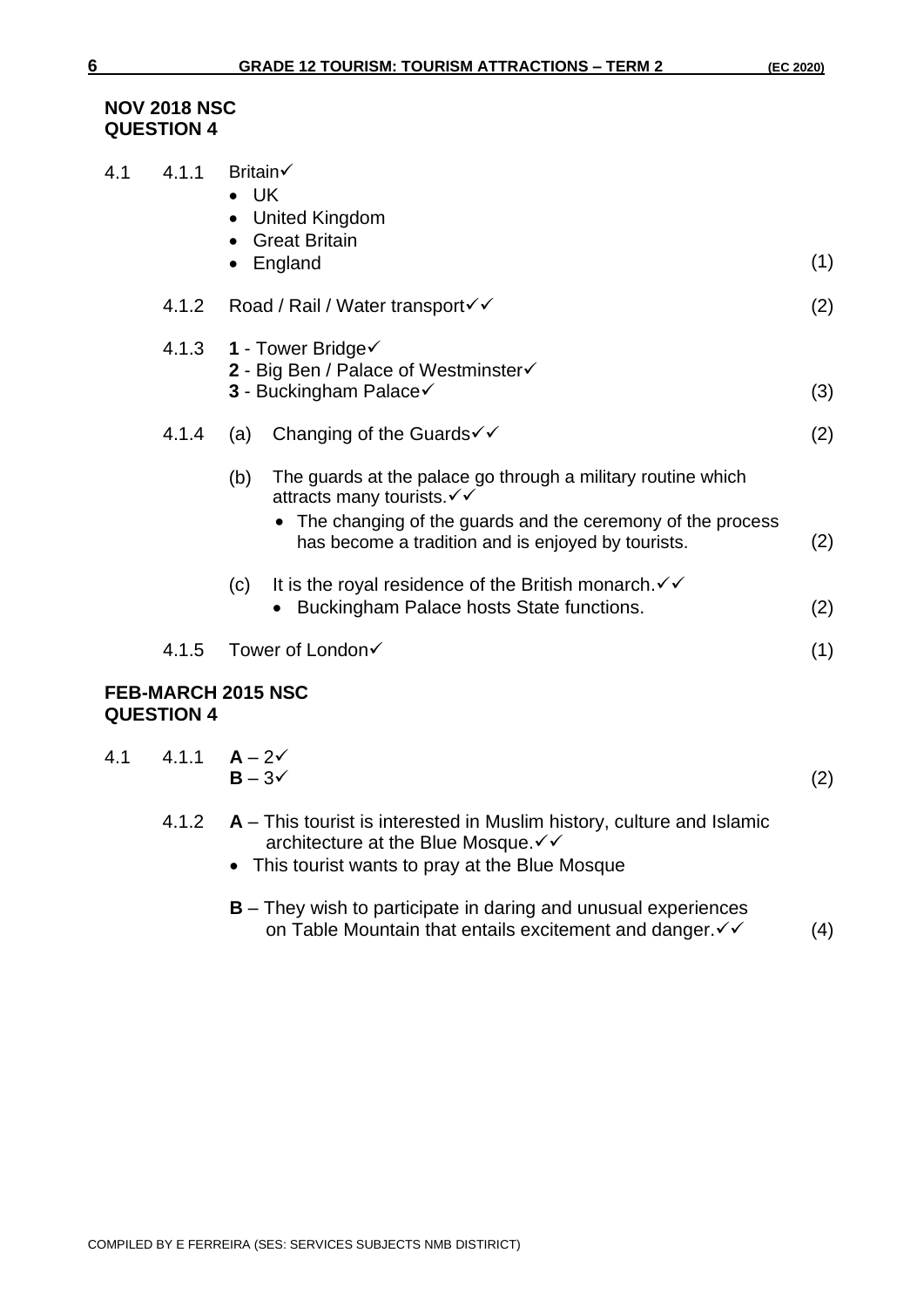#### **FEB-MARCH 2016 NSC QUESTION 4**

| 4.1 | 4.1.1 | $A - Italyv$<br>$B$ - France $\checkmark$                                                                                                                                                                                                                                                       | (2) |
|-----|-------|-------------------------------------------------------------------------------------------------------------------------------------------------------------------------------------------------------------------------------------------------------------------------------------------------|-----|
|     | 4.1.2 | It leans over √√<br>(a)<br>It is tilted.<br>• It looks like it can fall over.                                                                                                                                                                                                                   | (2) |
|     |       | The soil on which it is built is soft or unstable and made it tilt<br>(b)<br>or lean. $\checkmark\checkmark$<br>• The foundation of the tower is not solid and the foundation<br>sinking on one side because of the soft soil.                                                                  | (2) |
|     | 4.1.3 | There is an observation tower from where tourists can view<br>Paris.√√<br>There are restaurants where tourist can have a meal.<br>• Souvenir shops to buy mementoes.<br>• Champagne bar at the top of the tower to celebrate.<br>• Gustav Eiffel's office in the tower can be visited (museum). | (2) |
|     | 4.1.4 | Universal accessibility√√<br>Elevators/lifts<br>• Braille signage<br>· Sign language guides<br>• Wheel chair ramps                                                                                                                                                                              | (2) |
|     | 4.1.5 | Big Ben is the name commonly used for the clock in the tower. $\checkmark\checkmark$<br>• Big Ben is the name of the biggest of five bells in the clock tower                                                                                                                                   | (2) |
| 4.4 | 4.4.1 | The Colosseum √<br>(a)                                                                                                                                                                                                                                                                          | (1) |
|     |       | Built as graves for the Pharaohs, Egyptian Kings. V V<br>(b)<br>Many workers died during the building of the pyramids.                                                                                                                                                                          | (2) |
|     |       | The Statue of Liberty√<br>(c)                                                                                                                                                                                                                                                                   | (1) |
|     |       | (d)<br>Built by the French and donated as a gift to the USA to<br>celebrate the 100th anniversary of the American Declaration<br>of Independence. V V                                                                                                                                           | (2) |
|     |       | The Taj Mahal√<br>(e)                                                                                                                                                                                                                                                                           | (1) |
|     | 4.4.2 | Seven Wonders of the World √√<br>Ancient architecture                                                                                                                                                                                                                                           | (2) |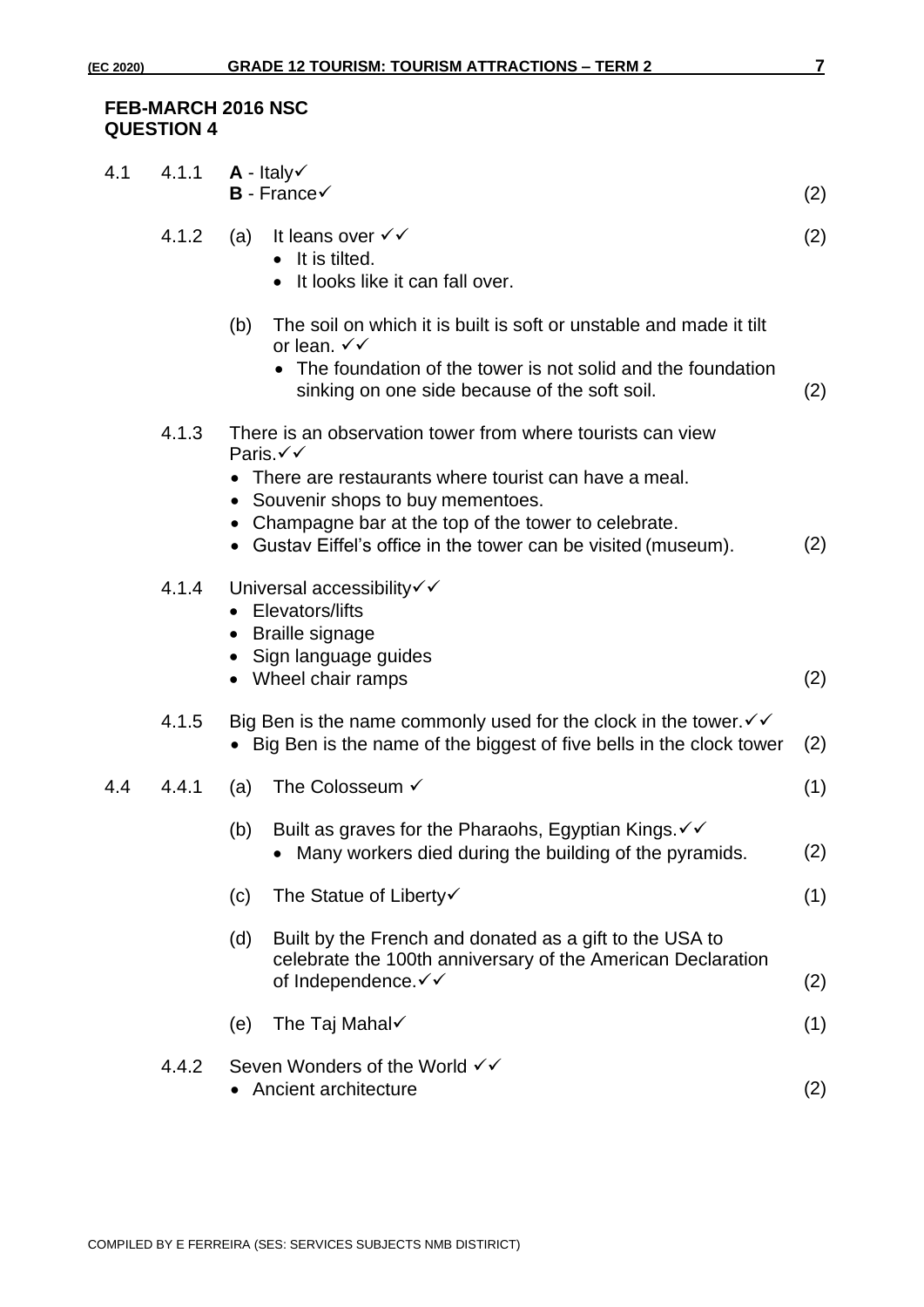#### **FEB-MARCH 2017 NSC QUESTION 4**

| 4.1 | 4.1.1 | Statue of Liberty√√                                                                                                                                                                                                                                                                                                                                                   | (2) |  |  |  |  |
|-----|-------|-----------------------------------------------------------------------------------------------------------------------------------------------------------------------------------------------------------------------------------------------------------------------------------------------------------------------------------------------------------------------|-----|--|--|--|--|
|     | 4.1.2 | France√√                                                                                                                                                                                                                                                                                                                                                              | (2) |  |  |  |  |
|     | 4.1.3 | It reflects the USA's democratic principles based on various<br>liberties (freedoms) $\checkmark$<br>Given to the USA for their Declaration of Independence (liberty)<br>which is celebrated on 4 July every year.<br>• Abolishment of slavery.<br>• Symbol to immigrants entering the USA of a possible new and<br>freer life.<br>(2)<br>• Symbolises human freedom. |     |  |  |  |  |
|     | 4.1.4 | Icon $B$ – The Netherlands $\checkmark$<br>Icon $C$ – Australia $\checkmark$                                                                                                                                                                                                                                                                                          | (4) |  |  |  |  |
|     | 4.1.5 | Icon B<br>(a)<br>To grind grain $\checkmark\checkmark$<br>• To drain water and create low lying land<br>• To saw wood<br>• To generate wind energy for mechanical processes<br>• To pump groundwater to the surface for the supply of fresh<br>water                                                                                                                  | (2) |  |  |  |  |
|     |       | (b)<br>Icon C<br>Multi-venue performing arts centre√√<br>• As an opera theatre<br>• Theatres for dramatic works<br>• Entertainment centre with shows and restaurants<br>A great architectural structure of the 20th century.                                                                                                                                          | (2) |  |  |  |  |
|     |       |                                                                                                                                                                                                                                                                                                                                                                       |     |  |  |  |  |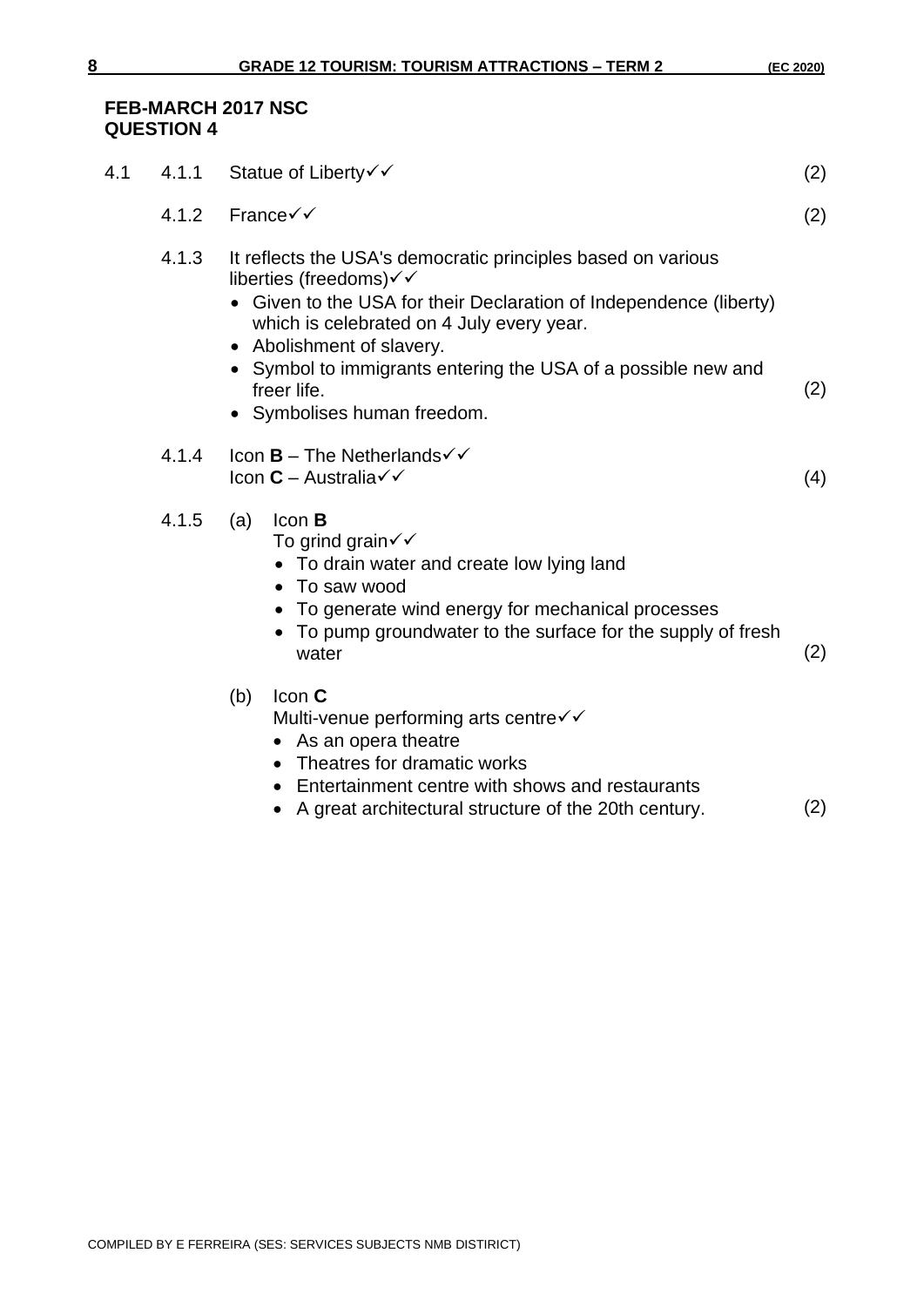| (EC 2020) |       |           | <b>GRADE 12 TOURISM: TOURISM ATTRACTIONS - TERM 2</b>                                                                 | 9   |
|-----------|-------|-----------|-----------------------------------------------------------------------------------------------------------------------|-----|
| 4.2       | 4.2.1 | (a)       | (a) Europe $\checkmark$                                                                                               | (2) |
|           |       | (b)       | The dense evergreen trees in the forest creates a dark<br>colouring $\checkmark\checkmark$                            |     |
|           |       |           | The black shade comes from the dark coloured leaves of the<br>trees in the forest                                     | (2) |
|           | 4.2.2 |           | Tourists come to ski at the ski resorts during the winter snowfall<br>season. √√                                      |     |
|           |       |           | Tourists still come to the area during winter and stay indoors<br>enjoying the spa facilities. $\checkmark\checkmark$ |     |
|           |       |           | Tourists travel to the Black Forest to view the manufacturing of<br>cuckoo clocks.                                    |     |
|           |       | $\bullet$ | Tourists travel to the Black Forest to view the manufacturing of<br>musical instruments.                              |     |
|           |       | $\bullet$ | Scenic drives through the forest.                                                                                     |     |
|           |       | $\bullet$ | Hiking trails through the forest.                                                                                     |     |
|           |       |           | Explore local traditions and culture.                                                                                 | (4) |
|           | 4.2.3 |           | Job creation for the local citizens√√                                                                                 |     |
|           |       |           | GDP growth in the region $\checkmark\checkmark$<br>Foreign income earnings√√                                          |     |
|           |       |           | Upliftment of the local community                                                                                     |     |
|           |       | $\bullet$ | Increased revenue/multiplier effect                                                                                   |     |
|           |       | $\bullet$ | Better geographical spread in the region                                                                              |     |
|           |       |           | Multiple tourism product offerings over a stretch of the Black<br>Forest.                                             |     |
|           |       |           | Increased length of stay to experience the multiple product<br>offerings of the region.                               |     |
|           |       |           | Improved seasonality - both winter and summer activities are<br>available that are unique to the region.              |     |
|           |       | $\bullet$ | Germany is seen as a destination with multiple tourism<br>experiences                                                 |     |
|           |       | ٠         | Infrastructural developments for ski and spa facilities                                                               |     |
|           |       |           | • Opportunities for local entrepreneurs to supply services and                                                        |     |
|           |       |           | products to day visitors and short stay tourists.<br>Limits seasonal labour                                           |     |
|           |       |           |                                                                                                                       | (6) |
|           |       |           |                                                                                                                       |     |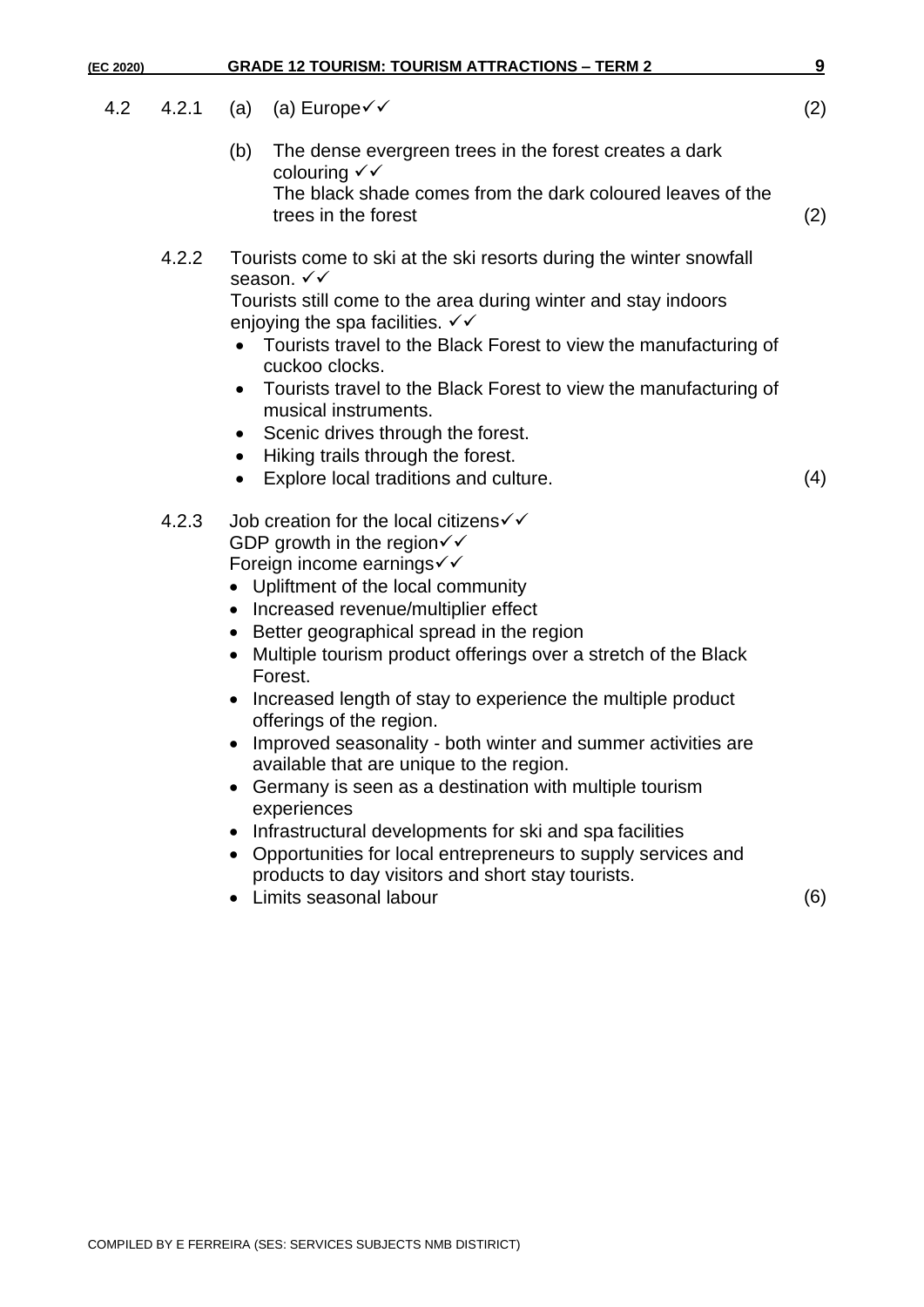#### **FEB-MARCH 2018 NSC QUESTION 4**

| 4.1 | 4.1.1 | $A - S$ phinx $\checkmark$ Egypt $\checkmark$<br>4.1.2 $B -$ Great Wall of China $\checkmark$ China $\checkmark$<br>4.1.3 $C - Black Forest \checkmark$ Germany $\checkmark$<br>4.1.4 D - Machu Picchu YPeru<br>4.1.5 $E - Pyramids \checkmark \; Egypt \checkmark$ | (10) |
|-----|-------|---------------------------------------------------------------------------------------------------------------------------------------------------------------------------------------------------------------------------------------------------------------------|------|
| 4.2 | 4.2.1 | Five/5√√                                                                                                                                                                                                                                                            | (2)  |
|     | 4.2.2 | North America√√                                                                                                                                                                                                                                                     | (2)  |
|     | 4.2.3 | Australia/Peru√√                                                                                                                                                                                                                                                    | (2)  |
|     |       |                                                                                                                                                                                                                                                                     |      |

#### **MAY-JUNE 2018 NSC QUESTION 4**

- 4.1 4.1.1 Taj Mahal√
	- 4.1.2 Berlin Wall√
	- 4.1.3 Ayers Rock√<br>4.1.4 Algarve√
	- Algarve√
	- 4.1.5 New York√

 $\vert$  4.1.2

Τ

T

T

Τ

Τ

4.1.6 Australia✓ (6 x 1) (6)

 $\lambda$ 

**OR**

 $\sqrt{2}$ 

|  | $(6 \times 1)$ | (6) |
|--|----------------|-----|
|  |                |     |

 $|4.1.3|$ 

 $\mathbf{I}$ 

| g<br>兦                | Ent. | 莒<br>ц       |           | $\overline{B}$ | Ε              | $\mathsf R$                   | $\overline{L}$ | L | N | W       | $\bm{\Lambda}$ | L |   |
|-----------------------|------|--------------|-----------|----------------|----------------|-------------------------------|----------------|---|---|---------|----------------|---|---|
|                       |      |              |           |                |                |                               |                |   |   |         | Y              |   |   |
|                       |      |              | ę         |                |                |                               |                |   |   |         | E              |   |   |
| 4.1.1                 |      |              |           |                |                |                               | 4.1.4          |   |   |         |                |   |   |
| Τ                     |      |              |           |                |                |                               | A              | L | G | A       | R              | V | E |
| $\mathsf{A}$          |      |              |           |                |                |                               |                |   |   |         | S              |   |   |
| J                     |      |              |           | (m)<br>Ŀ       |                | 4.1.5<br>$\star_{\mathsf{N}}$ | E              | W | Y | $\circ$ | R              | K |   |
| M                     |      |              |           |                |                |                               |                |   |   |         | $\circ$        |   |   |
| A                     |      | Tra to Maana | <b>TO</b> |                |                |                               |                |   |   |         | C              |   |   |
| H                     |      |              |           |                |                |                               |                |   |   |         | Κ              |   |   |
| 4.1.6<br>$\mathsf{A}$ | U    | S            | T         | $\mathsf{R}$   | $\overline{A}$ | L                             | l              | A |   |         |                |   |   |
|                       |      |              |           |                |                |                               |                |   |   |         |                |   |   |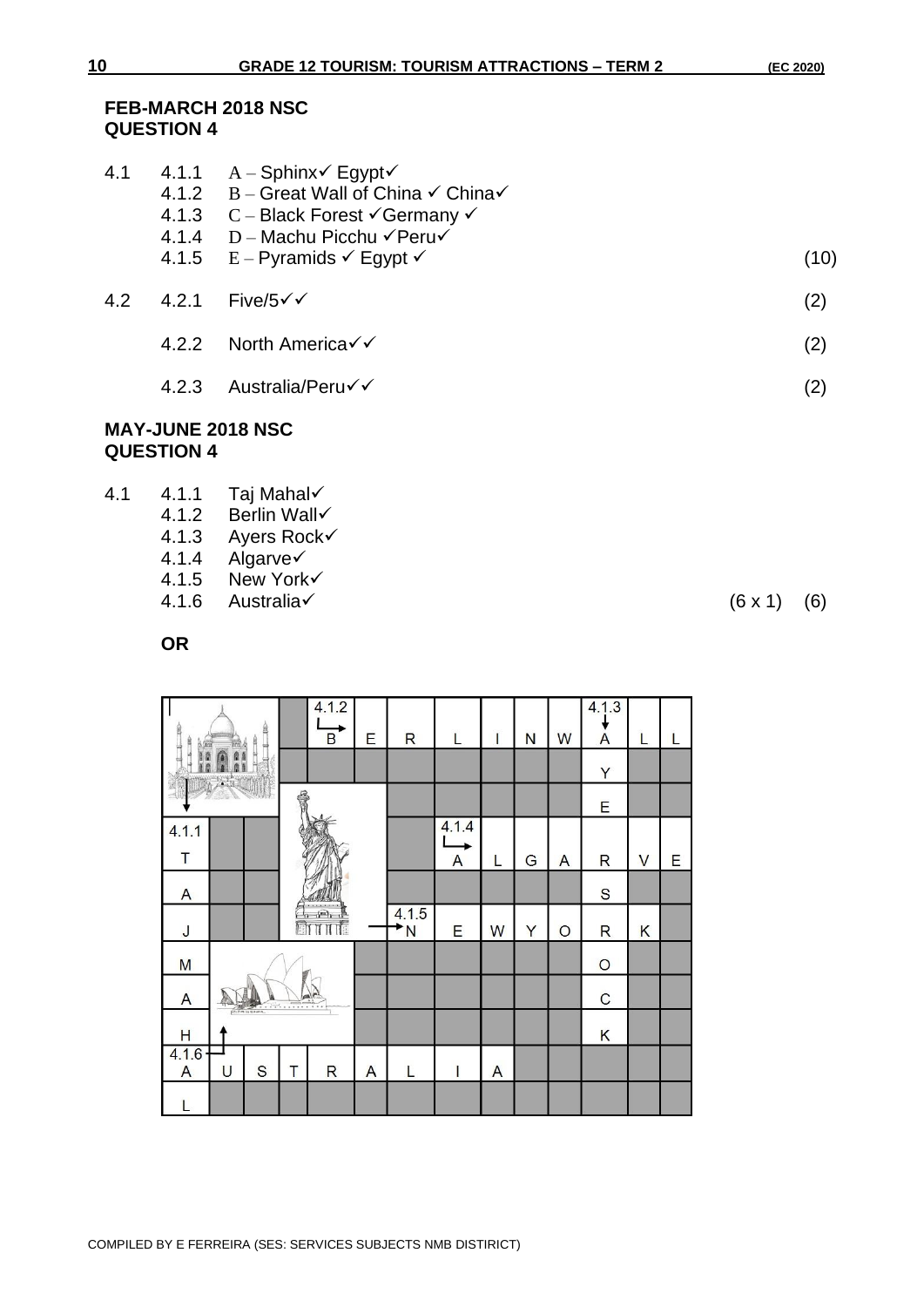#### **MAY-JUNE 2019 NSC QUESTION 4**

| 4.1 | 4.1.1                                    | Kremlin√                                                                                                                                                                                                                                                                                                                                                                                                               | (1) |  |  |  |  |  |
|-----|------------------------------------------|------------------------------------------------------------------------------------------------------------------------------------------------------------------------------------------------------------------------------------------------------------------------------------------------------------------------------------------------------------------------------------------------------------------------|-----|--|--|--|--|--|
|     | 4.1.2                                    | Sydney√                                                                                                                                                                                                                                                                                                                                                                                                                | (1) |  |  |  |  |  |
|     | 4.1.3                                    | South America√                                                                                                                                                                                                                                                                                                                                                                                                         | (1) |  |  |  |  |  |
|     | 4.1.4                                    | Great Wall of China√                                                                                                                                                                                                                                                                                                                                                                                                   | (1) |  |  |  |  |  |
|     | 4.1.5                                    | Turkey√                                                                                                                                                                                                                                                                                                                                                                                                                | (1) |  |  |  |  |  |
| 4.2 | 4.2.1                                    | Mayan√                                                                                                                                                                                                                                                                                                                                                                                                                 | (1) |  |  |  |  |  |
|     | 4.2.2                                    | The wall was built as protection against enemies. $\checkmark\checkmark$                                                                                                                                                                                                                                                                                                                                               | (2) |  |  |  |  |  |
|     | 4.2.3                                    | Disney World does not represent the USA only√√<br>• Some countries now also have a Disney World and it is not<br>exclusive to the USA.<br>(2)                                                                                                                                                                                                                                                                          |     |  |  |  |  |  |
|     | <b>SEPT 2014 EC</b><br><b>QUESTION 4</b> |                                                                                                                                                                                                                                                                                                                                                                                                                        |     |  |  |  |  |  |
| 4.1 | 4.1.1                                    | A tourist attraction that is world famous $\checkmark\checkmark$<br>• An attraction that is known and easily recognized globally<br>An attraction that has symbolic value<br>• An attraction that represents the country or city in which it is<br>located<br>• An attraction that is closely associated with a particular<br>destination (place, city or country)<br>• A 'must see' tourist attraction<br>(Any 1 x 2) | (2) |  |  |  |  |  |
|     | 4.1.2                                    | (a) $A - Big Ben \checkmark$<br>$B$ – Eiffel Tower $\checkmark$<br>$D - Petra \checkmark$                                                                                                                                                                                                                                                                                                                              | (3) |  |  |  |  |  |
|     |                                          | $A -$ London $\checkmark$<br>(b)<br>$B - ParisV$<br>D - Petra√ / Wadi Musa                                                                                                                                                                                                                                                                                                                                             | (3) |  |  |  |  |  |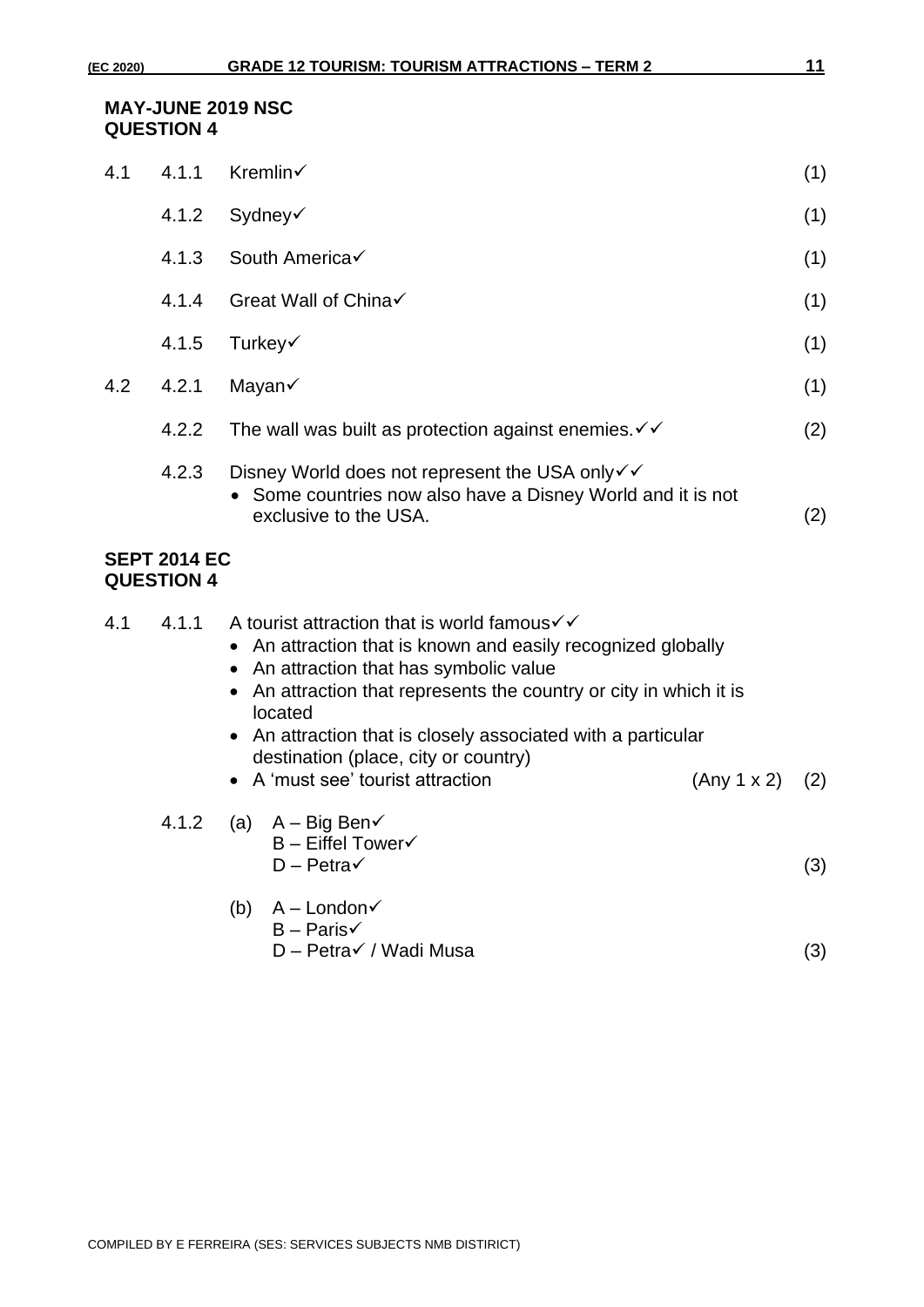| 4.1.3 | (a) | The Vatican City or Holy See is the world's smallest<br>independent city state $\checkmark$<br>It is the headquarters of the Roman Catholic Church√<br>The Vatican City is a World Heritage Site $\checkmark$<br>It is one of the most sacred places in Christianity<br>St Peter's Basilica in the Vatican City is the largest church in<br>the world<br>The Vatican City's St Peter's Square is where the Pope<br>delivers his Easter message every Easter Sunday<br>The Vatican Museums is the world's largest museum<br>The Vatican Museums and St Peter's Basilica contain famous<br>artworks e.g. Pieta<br>The Sistine Chapel is famous for Michelangelo's wall and<br>ceiling frescoes<br>The Vatican City is completely surrounded by the city of Rome<br>(Any 3) | (3) |
|-------|-----|--------------------------------------------------------------------------------------------------------------------------------------------------------------------------------------------------------------------------------------------------------------------------------------------------------------------------------------------------------------------------------------------------------------------------------------------------------------------------------------------------------------------------------------------------------------------------------------------------------------------------------------------------------------------------------------------------------------------------------------------------------------------------|-----|
|       | (b) | The Pyramids of Giza were built 4 500 years ago√<br>Pyramids were massive tombs for the Egyptian pharaohs√<br>The Pyramids of Giza are a symbol of Egypt's history and<br>culture√<br>Pyramids were built to protect the mummified body of the<br>pharaoh and his belongings<br>The Pyramids of Giza is the only wonder of the ancient world<br>that still exists<br>The Pyramids are part of the World Heritage Site of the<br>Pyramid fields of Giza and Dashur<br>(Any 3)                                                                                                                                                                                                                                                                                             | (3) |
| 4.1.4 | (a) | 47.2%√                                                                                                                                                                                                                                                                                                                                                                                                                                                                                                                                                                                                                                                                                                                                                                   | (1) |

- - (b) France will earn valuable foreign exchange from the visitors√ There will be an increase in profits for accommodation establishments, restaurants, transport providers and retail traders✓

Increased job creation and employment opportunities✓

- Establishment of new businesses
- Upgrading or development of infrastructure
- It will set the multiplier effect in motion
- It will contribute to GDP growth (Any 3) (3)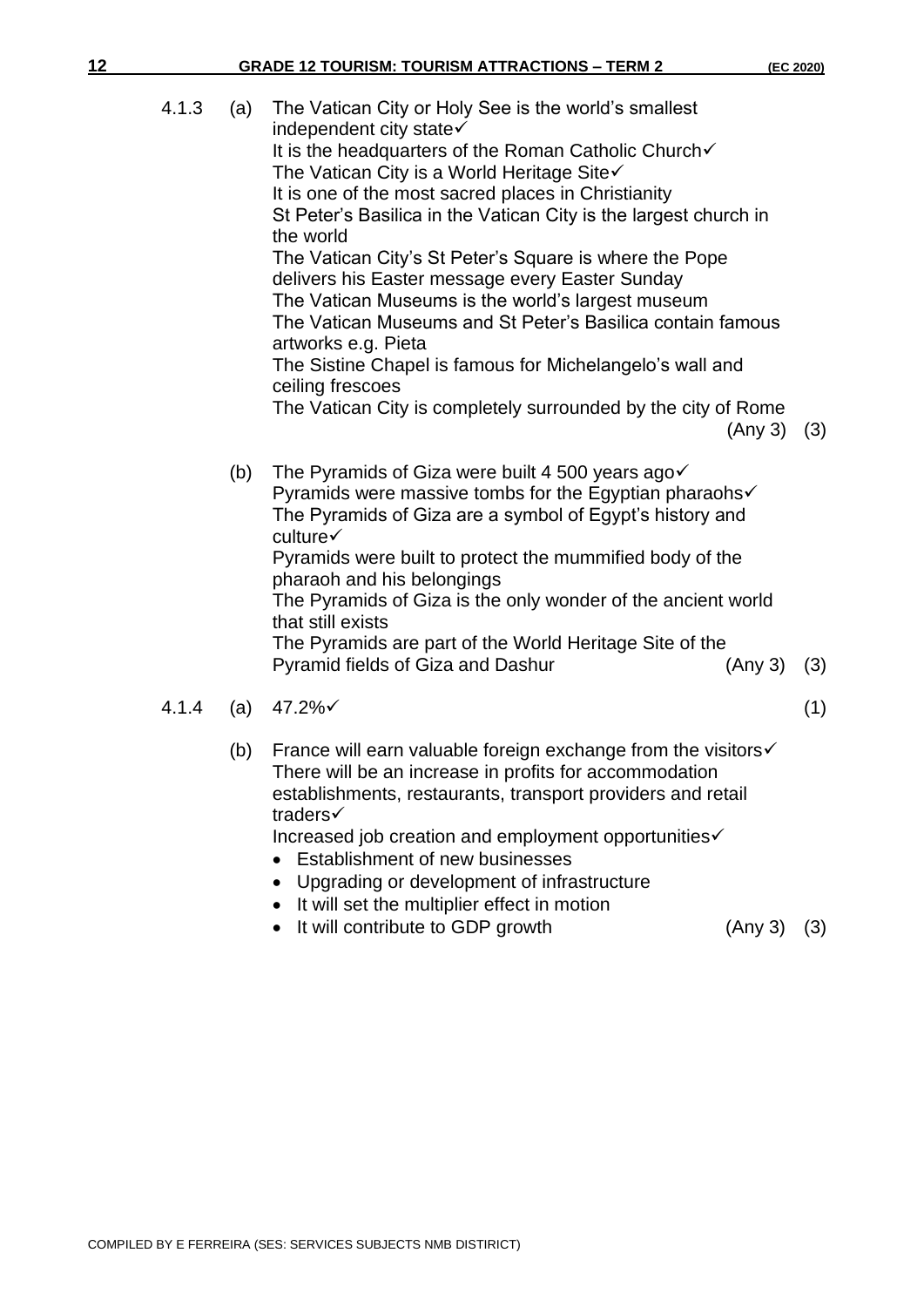#### **SEPT 2015 EC QUESTION 4**

| 4.1 | 4.1.1 |     | $C$ $\checkmark$ - Chichen Itza $\checkmark$<br>$E - Macchu$ Pichu                                                                                                                                                                                                                                                                                                                                                                                                                                                                                                                                                                                                                                                                                                                                                                   | (Any 1) | (2) |
|-----|-------|-----|--------------------------------------------------------------------------------------------------------------------------------------------------------------------------------------------------------------------------------------------------------------------------------------------------------------------------------------------------------------------------------------------------------------------------------------------------------------------------------------------------------------------------------------------------------------------------------------------------------------------------------------------------------------------------------------------------------------------------------------------------------------------------------------------------------------------------------------|---------|-----|
|     | 4.1.2 |     | (a) $A\checkmark$ – Niagara Falls $\checkmark$<br>B√- The Grand Canyon√                                                                                                                                                                                                                                                                                                                                                                                                                                                                                                                                                                                                                                                                                                                                                              |         | (4) |
|     |       | (b) | <b>Niagara Falls:</b><br>It is one of the most famous waterfalls in the world. $\checkmark$<br>It is one of the most spectacular waterfalls in the world.<br>It is one of the biggest and most powerful waterfalls in the<br>world.<br>• It receives more visitors than any other waterfall in the<br>world.<br>(Any 1)<br><b>OR</b><br><b>The Grand Canyon:</b><br>It is the largest canyon/gorge in the world. $\checkmark$                                                                                                                                                                                                                                                                                                                                                                                                        |         |     |
|     |       |     | It is one of the best examples of erosion in the world.<br>(Any 1)                                                                                                                                                                                                                                                                                                                                                                                                                                                                                                                                                                                                                                                                                                                                                                   |         | (1) |
|     | 4.1.3 | (a) | Statue of Christ the Redeemer√<br><b>Cristo Redentor</b><br>$\bullet$                                                                                                                                                                                                                                                                                                                                                                                                                                                                                                                                                                                                                                                                                                                                                                |         | (1) |
|     |       | (b) | Rio de Janeiro√                                                                                                                                                                                                                                                                                                                                                                                                                                                                                                                                                                                                                                                                                                                                                                                                                      |         | (1) |
|     |       | (c) | It is one of the most famous statues in the world. $\checkmark$<br>It is known for its dramatic location and size. <del>✓</del><br>• It is a symbol of Christianity and peace. (Any 2) $(2 \times 1)$                                                                                                                                                                                                                                                                                                                                                                                                                                                                                                                                                                                                                                |         | (2) |
|     |       | (d) | In 2007 the statue was named as one of the seven new<br>wonders of the world.√<br>The statue is situated on top of Corcovado Mountain in the<br>Tijuca Forest National Park.√<br>The Statue of Christ overlooks the city of Rio de Janeiro.<br>The statue, including its pedestal, is 39,6 m tall and weighs<br>635 tons.<br>The distance from fingertip to fingertip is 28 m.<br>٠<br>It was built to commemorate the 100th anniversary of<br>$\bullet$<br>Brazil's independence from Portugal in 1822.<br>The statue offers spectacular views of the city of Rio de<br>$\bullet$<br>Janeiro, Sugar Loaf Mountain, the Maracana Soccer<br>Stadium and the famous beaches of Copacabana and<br>Ipanema.<br>Tourists can reach the statue by means of a 20-minute<br>٠<br>railway ride, climbing the 222 steps leading to it or using |         |     |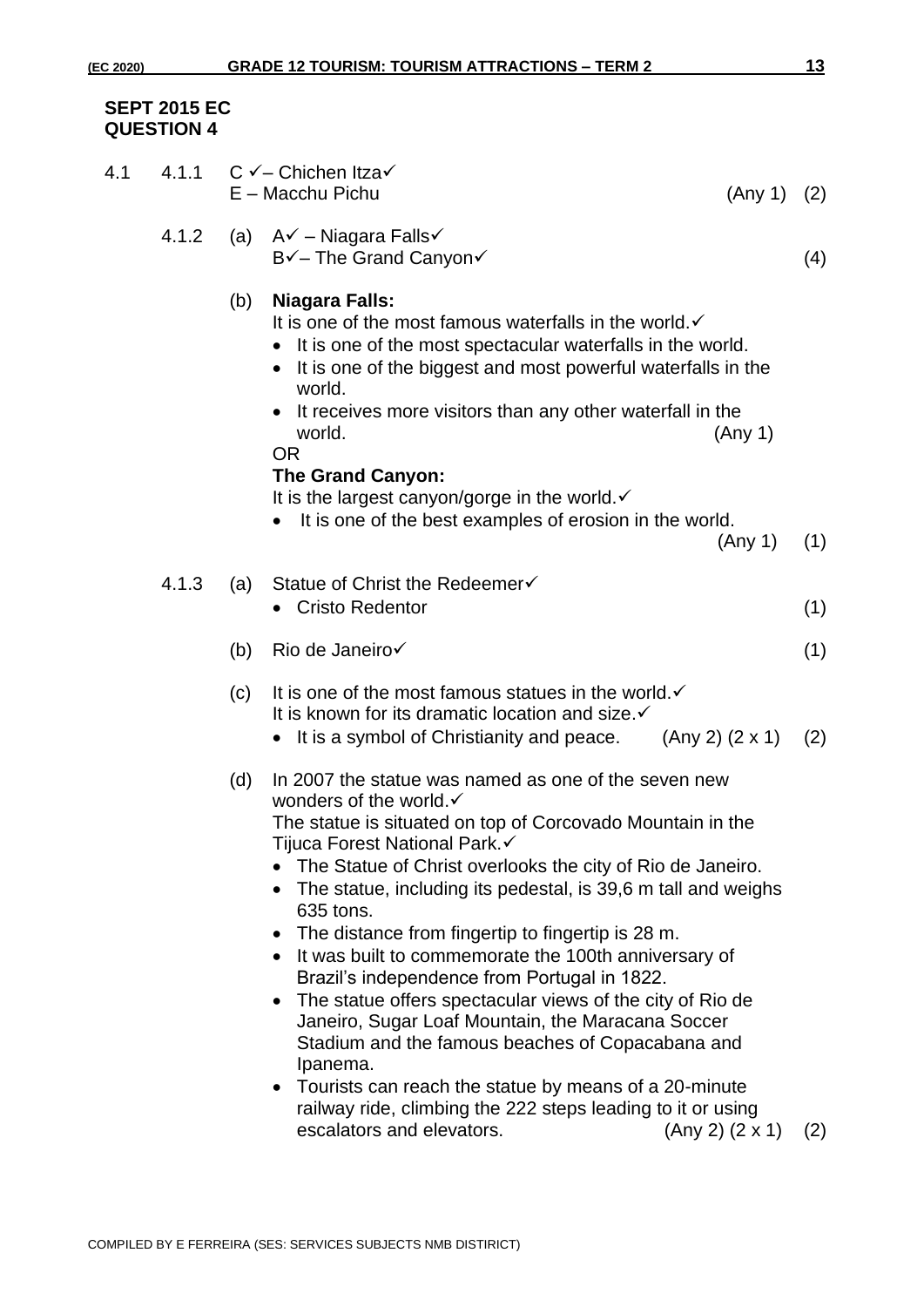## **14 GRADE 12 TOURISM: TOURISM ATTRACTIONS – TERM 2 (EC 2020)**

|     |                              | <b>GRADE 12 TOURISM: TOURISM ATTRACTIONS – TERM 2</b>                                                                                                                                                                                                                                                                                                                                                                                                                                                                                                                                                                                   | (EC 2020) |
|-----|------------------------------|-----------------------------------------------------------------------------------------------------------------------------------------------------------------------------------------------------------------------------------------------------------------------------------------------------------------------------------------------------------------------------------------------------------------------------------------------------------------------------------------------------------------------------------------------------------------------------------------------------------------------------------------|-----------|
|     | 4.1.4<br><b>SEPT 2016 EC</b> | It has unique architectural or construction features.<br>It has a sense of magic and mystery $\checkmark$<br>• It has a unique location high in the Andes Mountains.<br>It withstood the elements for many centuries.<br>$\bullet$<br>• It has a distinctive and impressive shape.<br>• It attracts a certain number of visitors each year. (Any 2) $(2 \times 1)$ (2)                                                                                                                                                                                                                                                                  |           |
|     | <b>QUESTION 4</b>            |                                                                                                                                                                                                                                                                                                                                                                                                                                                                                                                                                                                                                                         |           |
| 4.1 |                              | 4.1.1 $A - Taj Mahal \checkmark$<br>B - Mount Everest √√<br>C – The Great Wall of China $\checkmark\checkmark$<br>D – Floating markets $\checkmark\checkmark$<br>$(4 \times 2)$                                                                                                                                                                                                                                                                                                                                                                                                                                                         | (8)       |
|     | 4.1.2                        | Agra <del>✓</del>                                                                                                                                                                                                                                                                                                                                                                                                                                                                                                                                                                                                                       | (1)       |
|     | 4.1.3                        | It is the world's longest built wall. $\checkmark\checkmark$<br>• It is the world's longest human-made defence structure.<br>• The wall is a demonstration of ancient Chinese determination<br>and engineering skills.<br>• The wall was built between the $5th$ century BC and the 16 <sup>th</sup><br>century AD.<br>• The original wall stretched over 8 850km across northern China,<br>crossing mountains, desserts and grasslands.<br>• The wall is made up of different sections such as fortressed<br>towns, castles, temples, military bases, mountain passes,<br>stronghold cities, city walls, watch towers and wall towers. | (2)       |
|     | 4.1.4                        | Mount Everest is the greatest challenge to mountain climbers as it<br>is the highest/tallest mountain in the world $\checkmark$<br>It takes two months to reach the summit of Mount Everest as<br>mountain climbers need time to adjust their bodies to the high<br>altitude<br>• At the summit mountain climbers have to endure temperatures<br>that are always below freezing point<br>At the summit mountain climbers have to endure hurricane force<br>winds<br>Mountain climbers are at risk of becoming sick due to the<br>altitude and cold weather                                                                              |           |

- Mountain climbers are at risk of slipping, falling and suffering from frostbite
- Mountain climbers need specialised equipment to summit Mount Everest (2)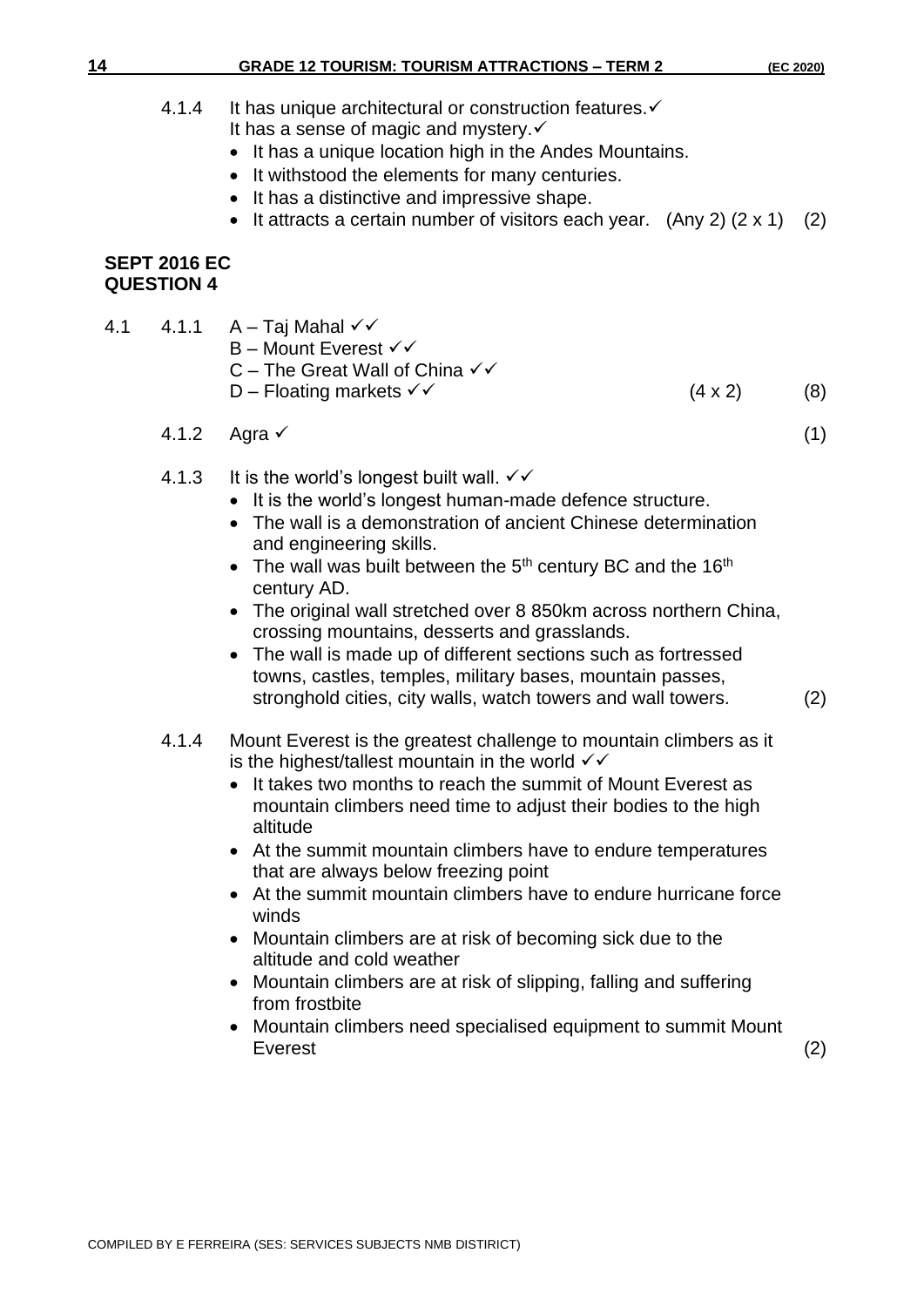| (EC 2020) |                                          |                  | <b>GRADE 12 TOURISM: TOURISM ATTRACTIONS - TERM 2</b>                                                                                                                                                                                                                 |                | 15  |
|-----------|------------------------------------------|------------------|-----------------------------------------------------------------------------------------------------------------------------------------------------------------------------------------------------------------------------------------------------------------------|----------------|-----|
|           | 4.1.5                                    |                  | The colourful and lively floating markets offer many photo<br>opportunities √√<br>The floating markets are the most photographed destinations in<br><b>Thailand</b>                                                                                                   |                | (2) |
|           | <b>SEPT 2017 EC</b><br><b>QUESTION 4</b> |                  |                                                                                                                                                                                                                                                                       |                |     |
| 4.1       | 4.1.1                                    |                  | A – The Algarve $\checkmark$<br>B - Swiss Alps $\checkmark\checkmark$ / Jungfrau-Aletsch<br>$C -$ Berlin Wall $\checkmark$<br>$D -$ Auschwitz $\checkmark$                                                                                                            | $(4 \times 2)$ | (8) |
|           | 4.1.2                                    |                  | The Algarve is known for its pleasant climate, dramatic coastline,<br>beautiful beaches, and offers visitors a variety of opportunities for<br>outdoor activities and sightseeing. √√                                                                                 |                | (2) |
|           | 4.1.3                                    | (a)              | To gain a greater understanding of the impact that the Berlin<br>Wall had on the residents of a divided Berlin. $∨∨$<br>To witness the remaining sections of the Berlin Wall which<br>symbolized the division between democracy and communism<br>during the Cold War. |                | (2) |
|           |                                          | (b)              | To gain a greater understanding of the cruel acts against<br>human beings that were committed at Auschwitz during the<br>Second World War. √√<br>To learn about the Holocaust and the Nazi German genocide<br>programme.                                              |                | (2) |
|           | <b>SEPT 2018 EC</b><br><b>QUESTION 4</b> |                  |                                                                                                                                                                                                                                                                       |                |     |
| 4.1       | 4.1.1                                    |                  | Big Ben√<br>Leaning Tower of Pisa√<br>Chichen Itza√<br>Eiffel Tower√<br>Colosseum√<br>Statue of Liberty√<br>Pyramids of Giza√                                                                                                                                         | $(7 \times 1)$ | (7) |
|           | 4.1.2                                    | Italy√<br>Egypt√ | United Kingdom/UK/Britain/England<br>Mexico√<br>France√<br>United States of America/USA√                                                                                                                                                                              | (6x1)          | (6) |
|           | 4.1.3                                    | Pisa√            | Rome√                                                                                                                                                                                                                                                                 | $(2 \times 1)$ | (2) |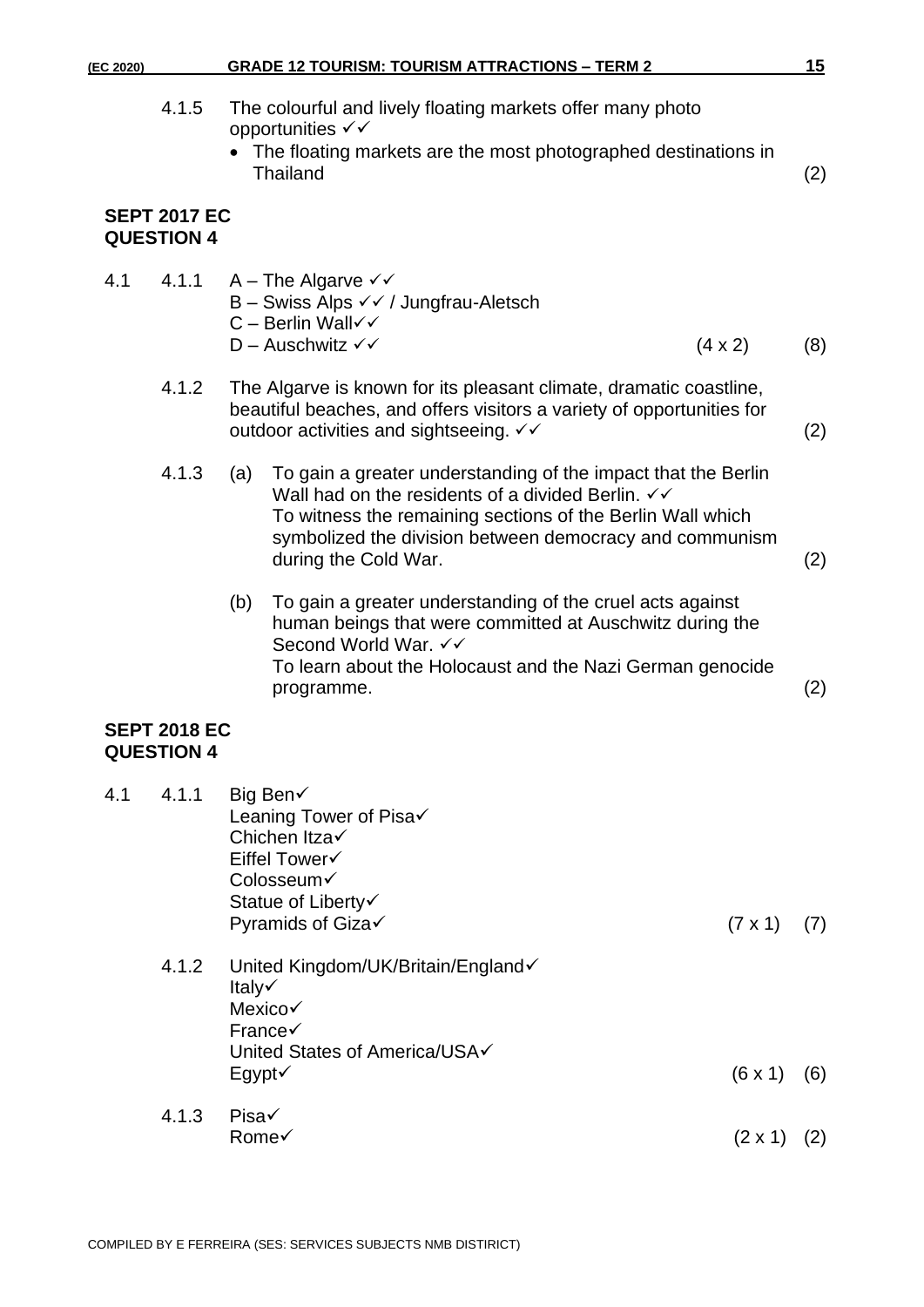| 16  |                                          | <b>GRADE 12 TOURISM: TOURISM ATTRACTIONS - TERM 2</b>                                                                                                                                                                                |                | (EC 2020) |
|-----|------------------------------------------|--------------------------------------------------------------------------------------------------------------------------------------------------------------------------------------------------------------------------------------|----------------|-----------|
|     | 4.1.4                                    | These attractions are world famous. $\checkmark$ They have a particular<br>symbolic value. • They are closely associated with a particular<br>town, city, region or country√<br>• They attract a great number of visitors each year. | $(3 \times 1)$ | (3)       |
|     | <b>SEPT 2019 EC</b><br><b>QUESTION 4</b> |                                                                                                                                                                                                                                      |                |           |
| 4.1 |                                          | 4.1.1 <b>A</b> - Statue of Liberty $\checkmark$<br><b>B</b> - Buckingham Palace√<br>$E - Taj Mahal \checkmark$<br>F - Ayers Rock/Uluru<br>$G - Sphinx \checkmark$<br>H - Chichén Itzá√                                               | $(6 \times 1)$ | (6)       |
|     | 4.1.2                                    | C - Italy√/Vatican City State/Vatican City<br>$G - Egypt \checkmark$                                                                                                                                                                 | $(2 \times 1)$ | (2)       |
|     |                                          | 4.1.3 $E - Agra\checkmark$<br><b>F</b> - Alice Springs√/Northern Territory/Uluru-Kata Tjuta National<br>Park<br>H - Yucatán Peninsula√                                                                                               | $(3 \times 1)$ | (3)       |
|     |                                          | 4.1.4 $C$ - Vatican City $\checkmark$<br>D - Red Square                                                                                                                                                                              | $(2 \times 1)$ | (2)       |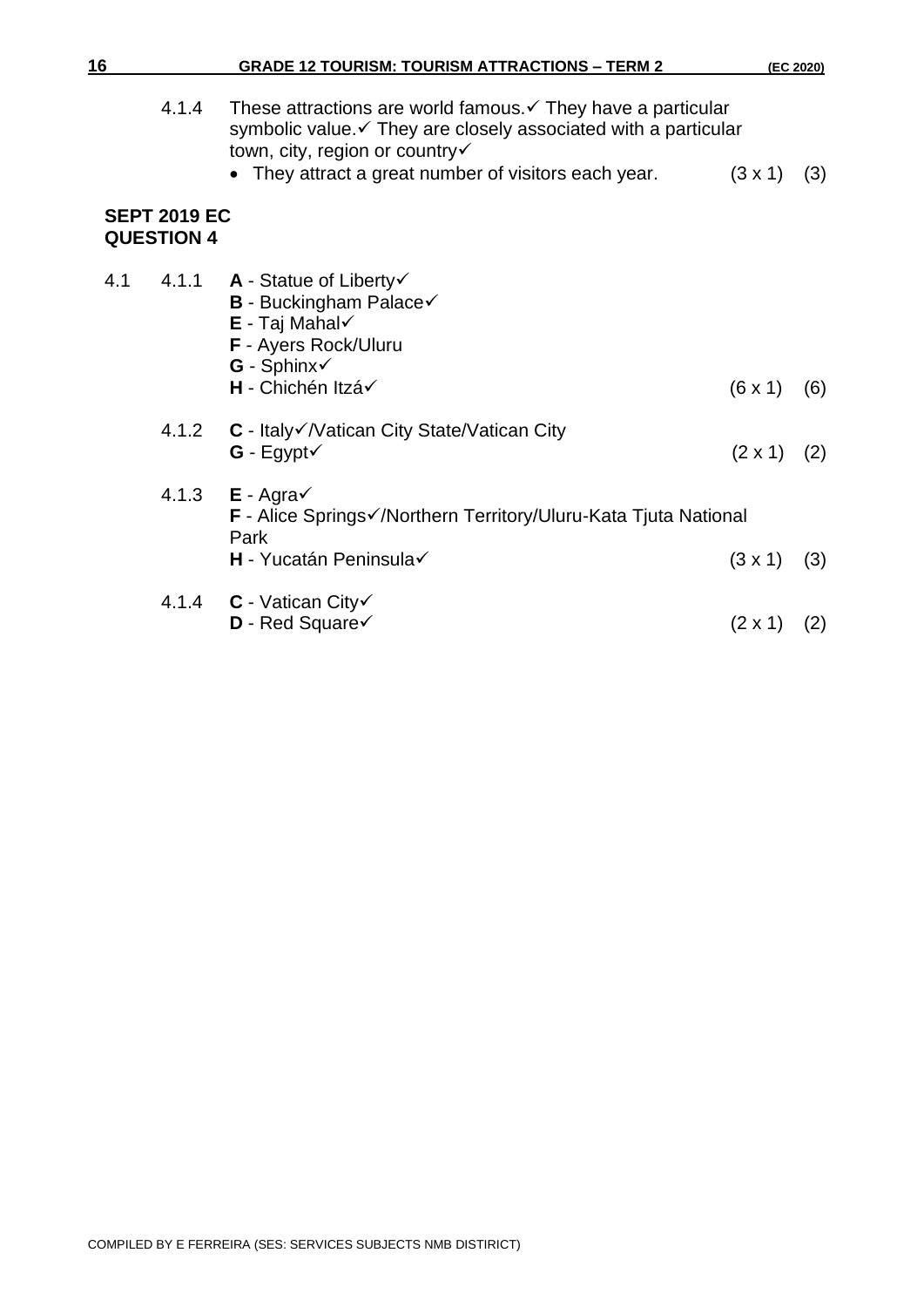#### **CONTENT: FACTORS CONTRIBUTING TO THE SUCCESS OF A TOURIST ATTRACTION:**

#### **NOV 2014 NSC QUESTION 4**

4.2 4.2.1 Existence of many industries found around the attraction contributing to pollutant levels.  $√$ High volumes of road traffic a significant problem around the attraction. ✓✓

- Increased pollutant levels caused by omissions from oil refineries.
- Coal is used as the primary source of energy.
- Negative impact of mass tourism.
- Air pollution
- Marble cancer  $(2 \times 2)$   $(4)$ 
	-
- 4.2.2 (a) To protect and preserve the Taj Mahal's cultural heritage/WHS<del></del>
	- UNSECO is the custodian of all WHSs. (2)

(b) To help minimise the effects of marble cancer at the Taj Mahal. <del>✓✓</del>

The use of eco-friendly cleaning products will lessen the environmental impact.  $∨$ 

- Cleaning products will be less harmful to the health of the maintenance staff.
- Ensure the products are safe and easy to use
- The cleaning products must not damage the marble  $(2 \times 2)$   $(4)$

#### 4.2.3 Maintain the general appearance and cleanliness of the attraction✓✓

- Ensure policies and implementation of policies are in place
- Ensure there are measures in place to protect the site.
- Include programmes to encourage repeat visits/marketing
- Encourage the signing of a visitor's pledge book upon entry to the attraction to ensure on-going sustainability of the attraction.
- Control ticket sales/operating times to avoid mass tourism
- Have a visitor's code of conduct
- Introduce penalities/fines for the violation of the code of conduct
- Security guards to ensure tourist behave in a responsible manner
- Ensure that the Taj Mahal is universally accessible.
- Apply the Triple Bottom Line to ensure sustainability of the attraction. (2)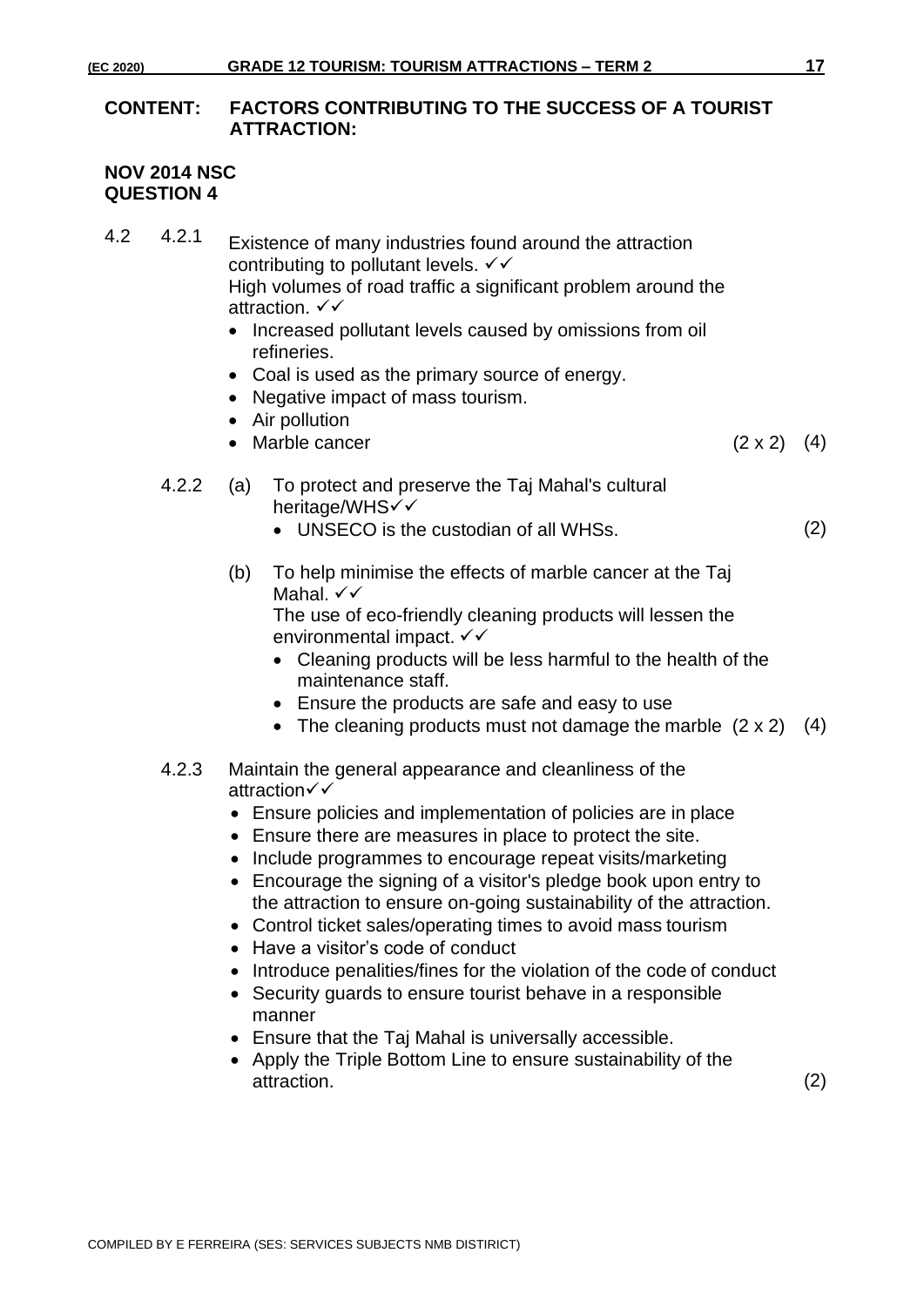| 18  |       |     | <b>GRADE 12 TOURISM: TOURISM ATTRACTIONS - TERM 2</b>                                                                                                                                                                                                                                                                                                                                                                                                                                                                                                                             | (EC 2020) |
|-----|-------|-----|-----------------------------------------------------------------------------------------------------------------------------------------------------------------------------------------------------------------------------------------------------------------------------------------------------------------------------------------------------------------------------------------------------------------------------------------------------------------------------------------------------------------------------------------------------------------------------------|-----------|
| 4.3 | 4.3.1 | (a) | Graffiti√<br>• Vandalism; writing on the rocks; scribbling                                                                                                                                                                                                                                                                                                                                                                                                                                                                                                                        | (1)       |
|     |       | (b) | Inform the police or contact the South African Heritage<br>Resource Agency (SAHRA) if damage to the paintings has<br>been witnessed. V V<br>• Compulsory tour guide to escourt visitors to the attraction.<br>• Raise educational awareness on treating rock art with care<br>and respect.<br>• Visitors must observe rules and procedures at the sites.<br>• Increase security.<br>• Install security cameras<br>• Installation of barriers that will prevent tourists from getting<br>too close to the rock art.<br>• Offer a reward for reporting the crime<br>• Impose fines. | (2)       |
|     | 4.3.2 | (a) | He exploits tourists by abusing his position at the<br>attraction. ✓ ✓<br>• The security guard is taking advantage of his position by<br>getting extra money from tourists                                                                                                                                                                                                                                                                                                                                                                                                        | (2)       |
|     |       | (b) | Enforce the code of conduct. $\checkmark\checkmark$<br>Apply disciplinary measures<br>Train staff on issues concerning ethical behaviour.                                                                                                                                                                                                                                                                                                                                                                                                                                         | (2)       |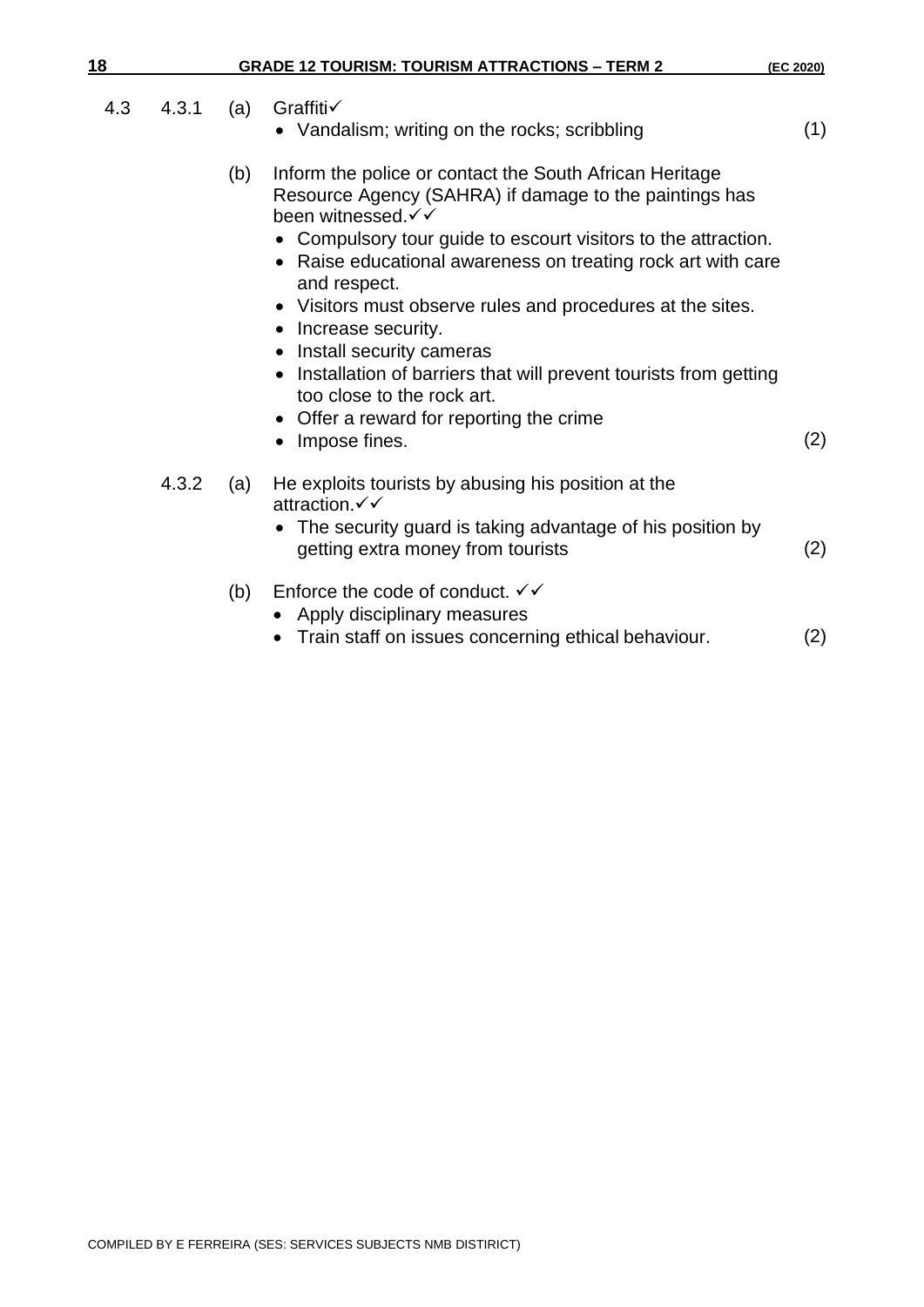#### **NOV 2015 NSC QUESTION 4**

| 4.3 | 4.3.1 | Located on the border of two countries $\checkmark\checkmark$<br>Located on the Niagara River between USA and Canada<br>Located between the twin cities<br>There are two lakes on either side of the falls                                                                                                                                                                                                                                                                                                                                                             | (2) |
|-----|-------|------------------------------------------------------------------------------------------------------------------------------------------------------------------------------------------------------------------------------------------------------------------------------------------------------------------------------------------------------------------------------------------------------------------------------------------------------------------------------------------------------------------------------------------------------------------------|-----|
|     | 4.3.2 | Job creation through increased tourist demand√√<br>Day visitors using tourist facilities in Ontario generate revenue /<br>multiplier effect<br>Overnight visitors staying in Ontario's accommodation generate<br>$\bullet$<br>income<br>Positive word-of-mouth advertising by American tourists<br>$\bullet$<br>Return visits from satisfied tourists<br>Stronger US dollar makes Ontario a cheaper destination.                                                                                                                                                       | (2) |
|     | 4.3.3 | Seasonality will have little impact on the occupancy rate because<br>tourist numbers remain constant throughout the year. $\checkmark\checkmark$<br>Seasonality has little impact on the occupancy rate because<br>many tourists from the USA are day visitors                                                                                                                                                                                                                                                                                                         | (2) |
| 4.4 | 4.4.1 | An environmental policy has been drawn up $\checkmark\checkmark$<br>A carbon emissions measuring programme has been put in<br>place<br>A sustainability committee has been established.<br>Visitors can participate in green conscious practices.<br>R30 million was invested in resource management.<br>$\bullet$                                                                                                                                                                                                                                                     | (2) |
|     | 4.4.2 | The V&A Waterfront will be excellently marketed locally and/or<br>internationally to attract discerning visitors who support practices of<br>responsible tourism√√<br>By having environmental policies in place and receiving the award<br>for 'Best Destination for Responsible Tourism' will help attract<br>visitors so that the actual numbers exceed the target numbers $\checkmark\checkmark$<br>Tourists support attractions where they have proper<br>management practices in place.<br>For many tourists it is part of their social responsibility to support |     |

- green conscious practices.
- Excellent marketing increases awareness of their status as green practitioners and increases tourist numbers. (4)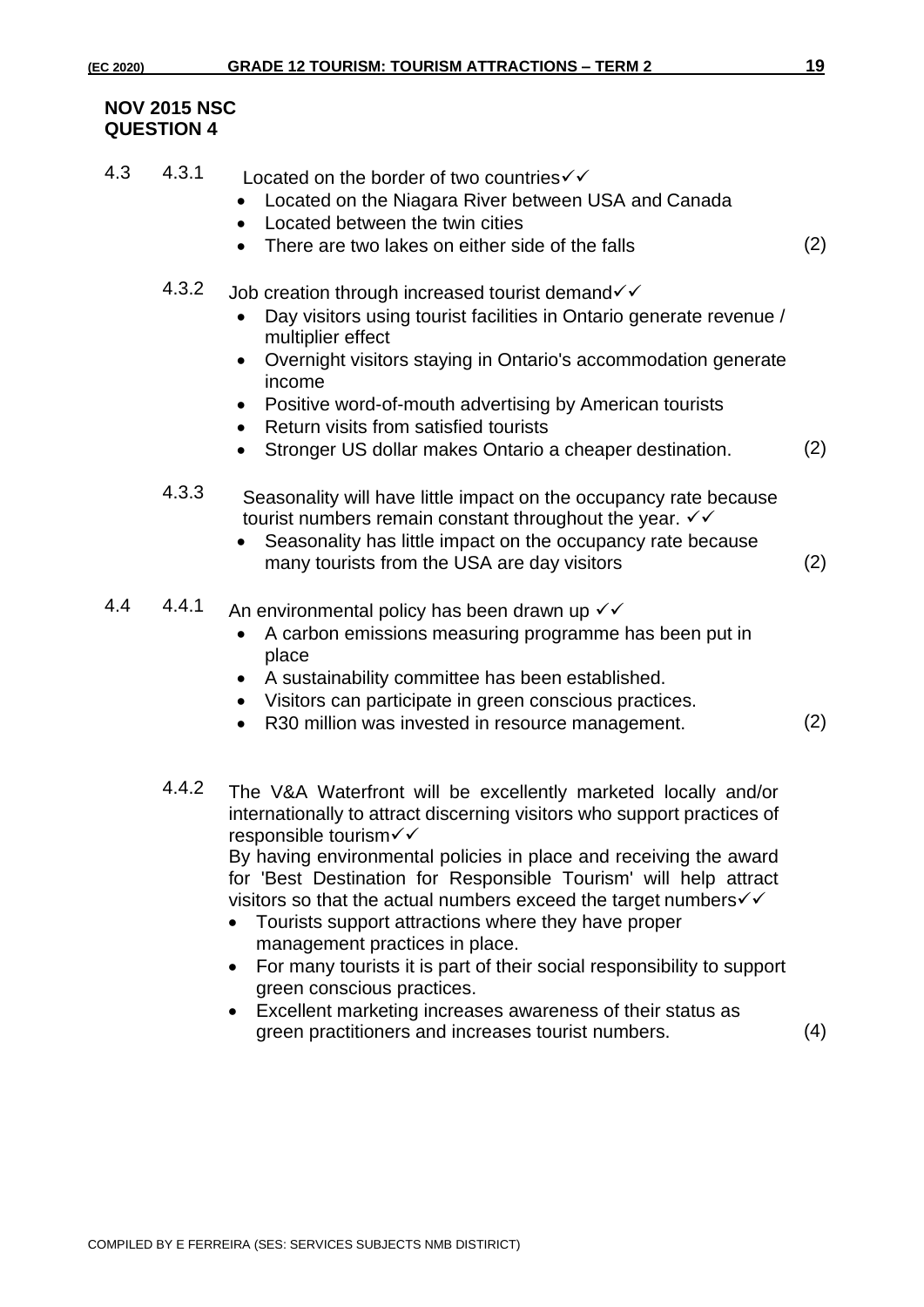#### **NOV 2016 NSC QUESTION 4**

4.3 4.3.1 **YES**

*NOTE: No marks are awarded for Yes / No*

The actual number of visitors exceeded all previous visitor figures and set a new record.  $\checkmark\checkmark$ The actual number of visitors on the day exceeded the expected

number. More fees collected from the record number of daily visitors than would have otherwise been the case.

The discovery of the new fossil increased the tourist numbers to the visitor centre.

#### **OR**

**NO**

*NOTE: No marks are awarded for Yes / No*

- Visitor numbers were not limited which could lead to mass tourism. This would show a lack of proper management plans.
- Over consumption could threaten this sensitive resource. (2)

*NOTE: The reason must be linked to the Yes / No.*

| 4.3.2 | Members of the local community are <b>employed</b> . $\checkmark\checkmark$<br>Upliftment of local living standards.<br>$\bullet$<br><b>Poverty, crime and unemployment are reduced.</b><br>$\bullet$<br><b>FTT</b> will ensure that locals receive fair wages.<br>$\bullet$<br>Development of <b>skills</b> / empowerment of the community.<br>$\bullet$<br>Locals are involved in <b>decision making</b> processes.<br>$\bullet$ | (2) |
|-------|------------------------------------------------------------------------------------------------------------------------------------------------------------------------------------------------------------------------------------------------------------------------------------------------------------------------------------------------------------------------------------------------------------------------------------|-----|
| 4.3.3 | Strength:<br>Maropeng visitor centre is accessible to wheel-chairs. V V<br>• Accommodate people with <b>special needs</b> .<br>• Provide safe equipment.                                                                                                                                                                                                                                                                           | (2) |
|       | <b>Weakness:</b><br>Limited facilities for people with special needs. $\checkmark\checkmark$                                                                                                                                                                                                                                                                                                                                       |     |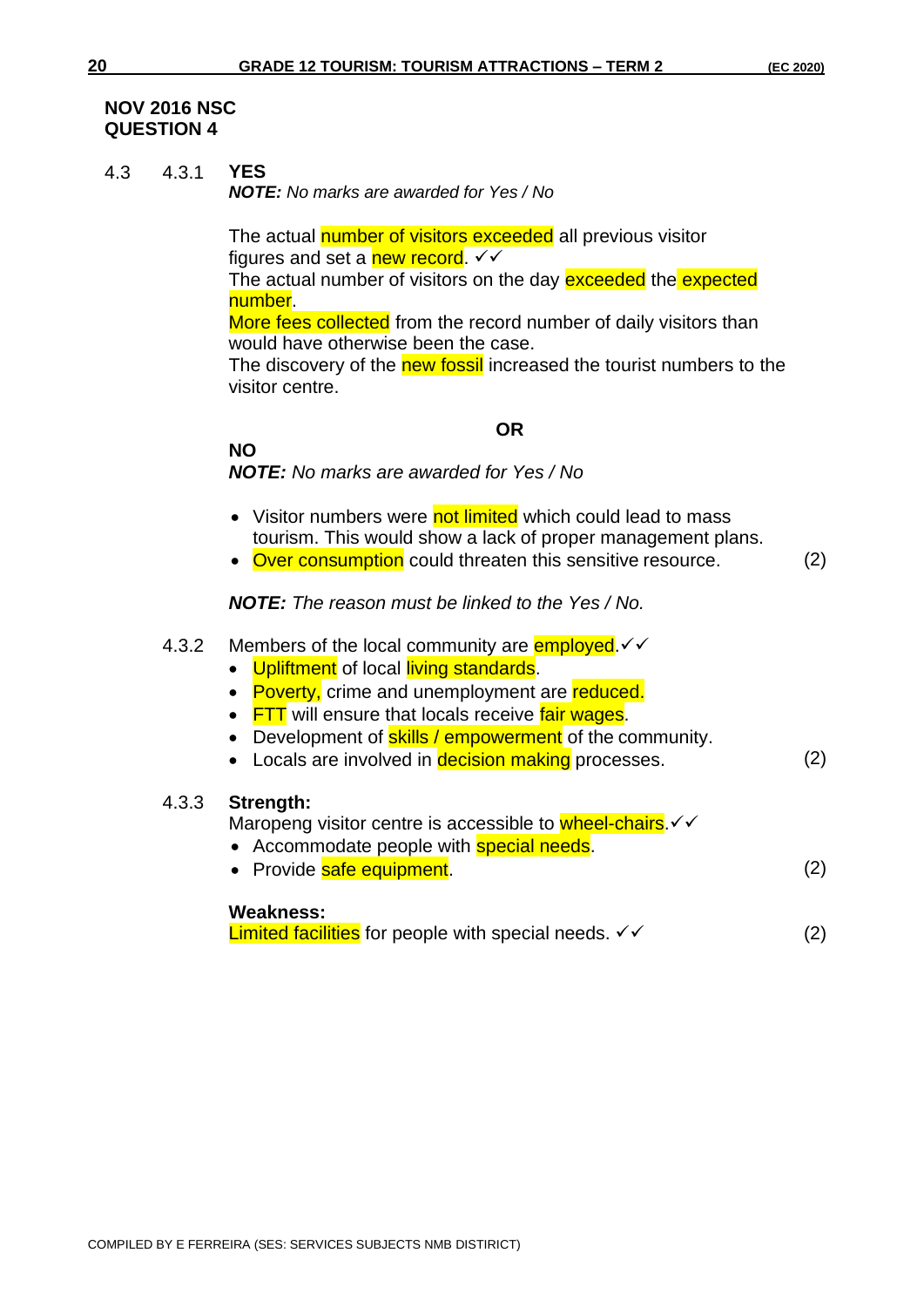#### **NOV 2017 NSC QUESTION 4**

- 4.2 4.2.1 The bullet-proof glass will give better protection to tourists in the event of future terror attacks.  $\checkmark\checkmark$ 
	- To upgrade and improve safety at the attraction.
	- To get rid of the metal barriers that obscures the view of the tower to get better photo opportunities.
	- The tower is one of the iconic structures in France that attracts many tourists and needs extra protection.
	- For aesthetical (attractive) purposes (2)
		-
	- 4.2.2 The Eiffel Tower, being one of the most popular tourist attractions in Paris, could become the target for large-scale terror attacks with huge loss of life.  $\checkmark\checkmark$ 
		- Destruction of an iconic structure symbolising engineering abilities of the time.
		- Fewer visitors to the attraction because tourists will not feel safe.
		- The absence of visible policing may increase criminal activities (2)
	- 4.2.3 The continuous international marketing of the icon.  $\checkmark\checkmark$ 
		- General upkeep of the tower and the area around the tower.
		- Making the tower accessible to people with special needs (universal accessibility).
		- Allow opportunities for entrepreneurship around the tower.
		- Professional image of the staff.
		- The efficiency and ethical behaviour of the staff
		- Keeping the tower sustainable through good environmental management plans.
		- When visitors leave the tower with a feeling of pleasure and satisfaction (2)

#### **NOV 2018 NSC QUESTION 4**

|  | 4.2 $4.2.1$ Ayers Rock $\checkmark$<br>Uluru-Kata Tjuta National Park |  |
|--|-----------------------------------------------------------------------|--|
|  | Uluru-Kata Tjuta                                                      |  |
|  | 4.2.2 Sydney Opera House                                              |  |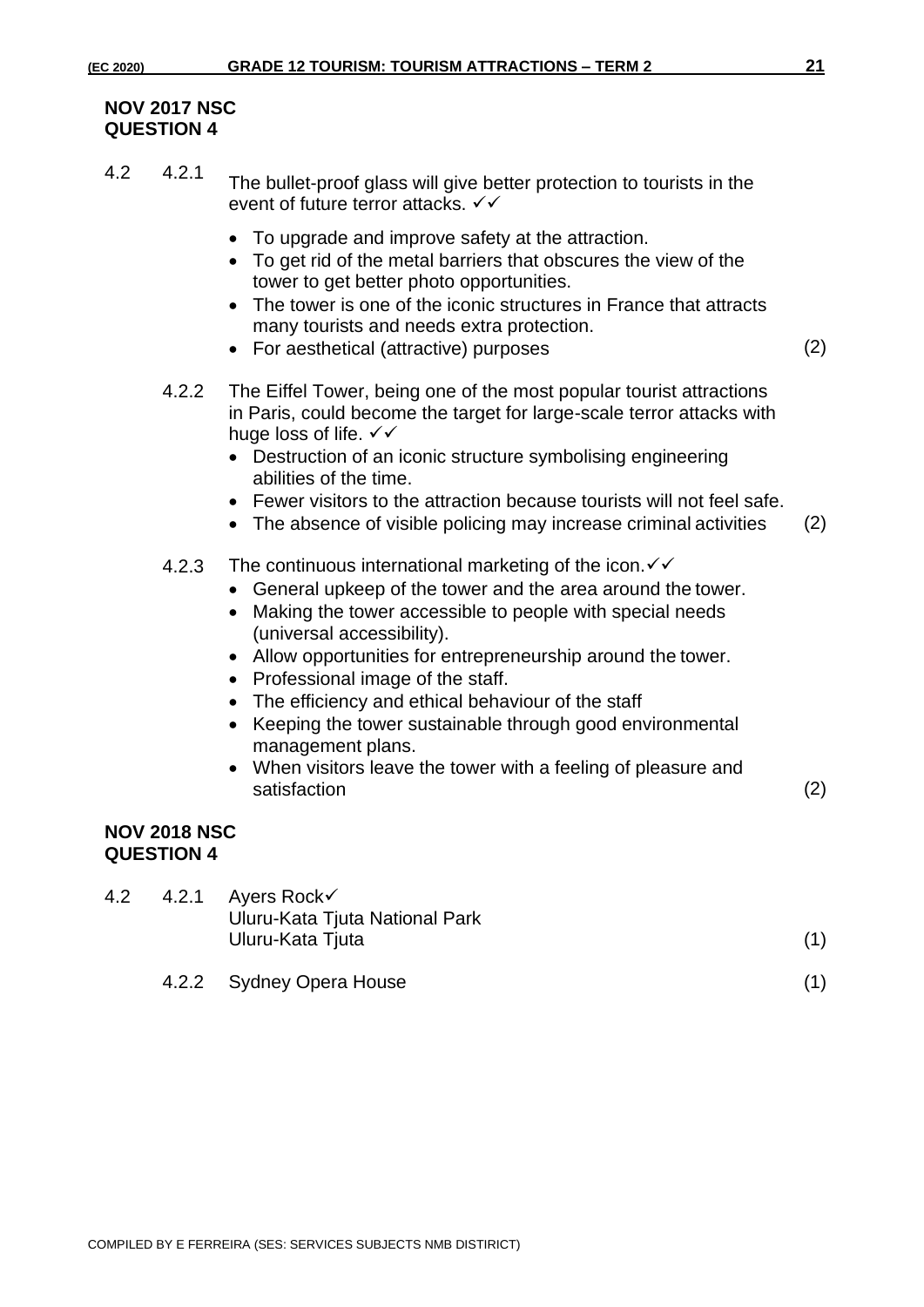#### 4.2.3 Yes.

The visitor numbers exceeded the targeted numbers.  $\checkmark\checkmark$ It attracts tourists from all over the world who are interested in culture, heritage and nature.

#### **OR**

No.

They do not have sustainable and responsible management plans in place.

- Tourists are destroying the site through litter and damaging the site through climbing.
- The tourists' disregard the religious significance of the site.
- There is little focus on the general appearance and upkeep of the attraction.
- There are no benefits for the indigenous people and on the environment. (2)

**Note**: Do not award any marks for YES or NO

4.2.4 (a) Tourists climb the rock even though the aborigines do not want them to. <del>✓✓</del>

The aborigines do not get the benefits from tourists visiting the site even though the land belongs to them.  $\checkmark\checkmark$ 

- It is a sacred site to the aborigines and should be treated with respect.
- Few Aborigines are employed in the park. (4)

#### (b) **Problems with climbing the rock**

Limit the number of tourists climbing the rock.  $∨$ 

- Involve the aborigines in granting permission rights to climbers.
- Use the local aborigines as guides for the climbers. (2)

#### **Do not get benefits from the tourism chain**

The Aborigines should be given incentives such as becoming shareholders in the attraction.  $√$ 

• The Aborigines must be involved in the planning and management of the tourist activities in and around the attraction. (2)

#### **Disrespect of the sacred site**

- Provide information boards/pamphlets with information on responsible tourist behaviour.
- More stringent regulations should be enforced by the government.

#### **Few Aborigines employed**

• Policy on preferential employment for aborigines.

**Note:** Ensure that the recommendation given in (b) are linked to the reason given in (a).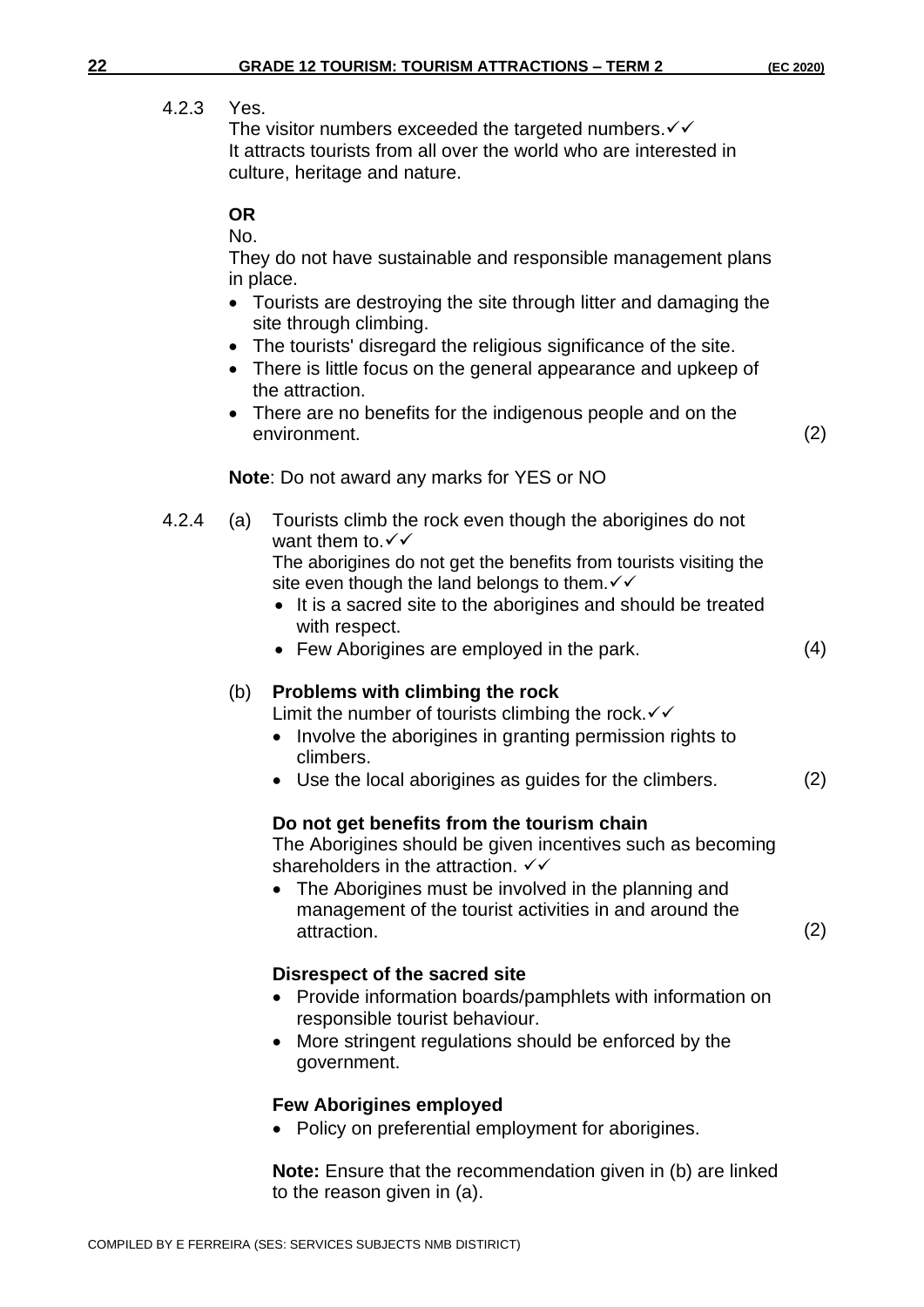#### **FEB-MARCH 2015 NSC QUESTION 4**

| 4.2 | 4.2.1                  | The Canyon stretches over long distances allowing visitors to visit<br>a number of sites along its route. V V<br>Offers a wide range of popular activities to indulge in whilst at<br>various sites for example white water rafting, helicopter tours,<br>hiking trails, photography. <del>√ ✓</del><br>Consists of different layers of rock proving to be an TA<br>• important site for geological research.<br>• View the diverse population of ecosystems that exists in the<br>canyon.<br>Curiosity to view the largest canyon in the world.<br>• It is a world heritage site                                                                                                                                                                                | (4)  |
|-----|------------------------|------------------------------------------------------------------------------------------------------------------------------------------------------------------------------------------------------------------------------------------------------------------------------------------------------------------------------------------------------------------------------------------------------------------------------------------------------------------------------------------------------------------------------------------------------------------------------------------------------------------------------------------------------------------------------------------------------------------------------------------------------------------|------|
|     | 4.2.2                  | The attraction was not open to the public, it was closed for<br>renovations√√                                                                                                                                                                                                                                                                                                                                                                                                                                                                                                                                                                                                                                                                                    | (2)  |
| 4.3 | $\bullet$<br>$\bullet$ | Introduce and implement sustainable waste management systems. VV<br>Involve all stakeholders including local communities, local government and<br>local entrepreneurs to join hands to protect the area. $∨∨$<br>Conduct regular clean-up expeditions on Mount Everest. VV<br>Recycling facilities installed along the trekking routes. $\checkmark\checkmark$<br>Government can formulate, implement and monitor policies for<br>responsible waste management in the affected regions. $\checkmark\checkmark$<br>Awareness-raising programmes/capacity development training in<br>modern waste management and recycling techniques conducted for<br>local communities to enhance knowledge and capacity.<br>Media campaigns to be organised to raise awareness. | (10) |
| 4.4 | 4.4.1                  | Showcasing the development of new attractions. $\checkmark\checkmark$<br>Different ticket packages.<br>$\bullet$<br>Launch of a new website communicating via Facebook and<br>Twitter.<br>• Focus directed to night entertainment.<br>Giving back to communities in the form of sponsored visits.                                                                                                                                                                                                                                                                                                                                                                                                                                                                | (2)  |
|     | 4.4.2                  | Visiting the theme park where facilities/exhibits are regularly<br>maintained. $\checkmark\checkmark$<br>Dedicated staff/volunteers assisting visitors to get the most out<br>of their sea world experience.<br>Variety of fun activities                                                                                                                                                                                                                                                                                                                                                                                                                                                                                                                        | (2)  |
|     |                        |                                                                                                                                                                                                                                                                                                                                                                                                                                                                                                                                                                                                                                                                                                                                                                  |      |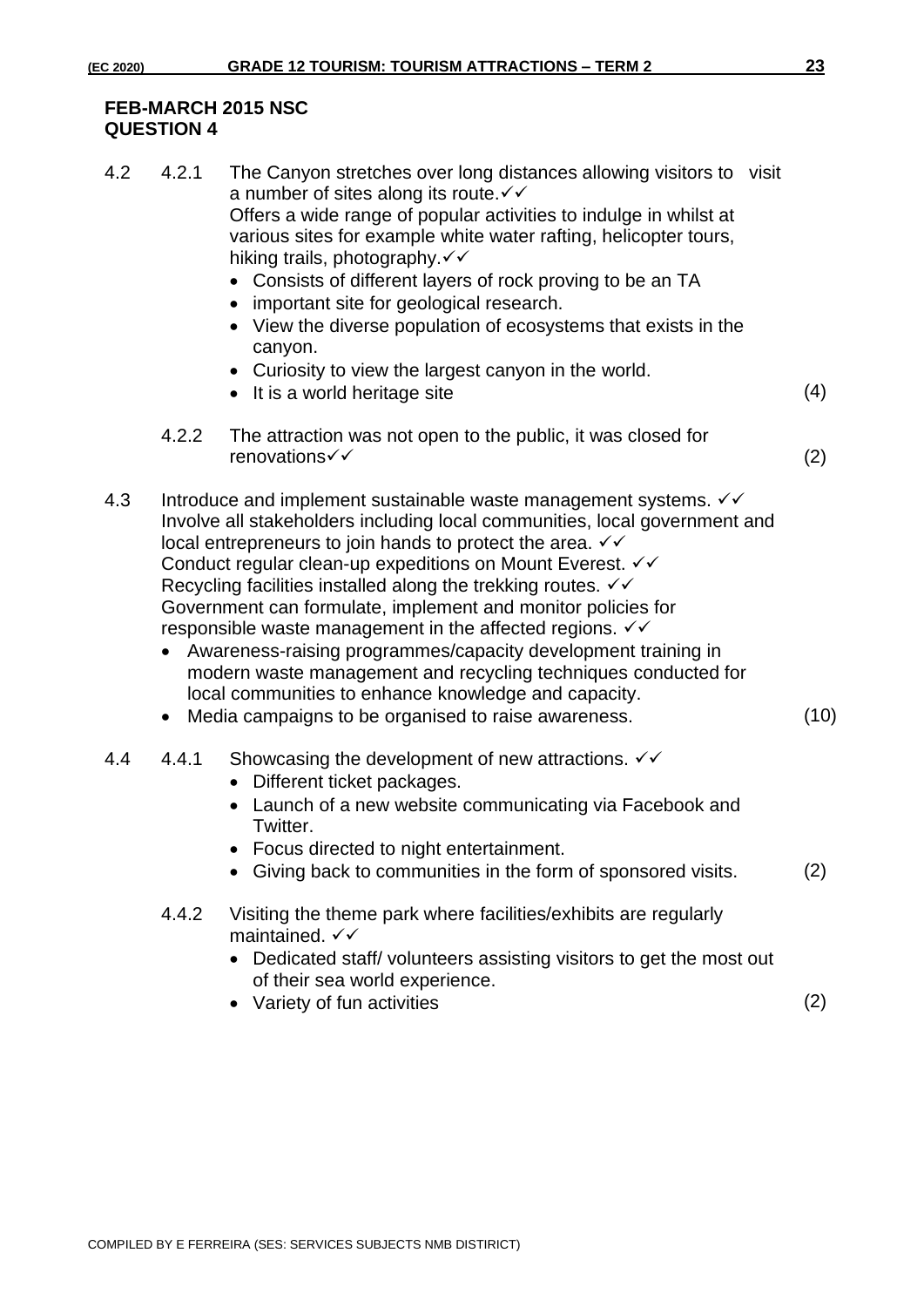#### **FEB-MARCH 2016 NSC QUESTION 4**

| 4.2 | 4.2.1 | It is the ruins of an ancient lnca city $\checkmark\checkmark$ high on the Andes                         |  |
|-----|-------|----------------------------------------------------------------------------------------------------------|--|
|     |       | mountains.                                                                                               |  |
|     |       | It represents the architecture and lifestyle of the ancient Inca<br>civilization. $\checkmark\checkmark$ |  |
|     |       | . A coored lnoo oite                                                                                     |  |

- A sacred Inca site
- It is a World Heritage Site. (4)
- 4.2.2 Limiting the number of visits ensures the site can be sustainably maintained for future generations.  $\checkmark\checkmark$ 
	- The risk of the site getting damaged by too many tourists visiting is reduced.
	- It will increase the value as only limited numbers are allowed to visit; it becomes more exclusive and sought after. (2)

#### 4.3 4.3.1 Spain✓ (1)

#### 4.3.2 **In favour of:**

Tourists are attracted to participate in cultural activities that are not found in their own countries.✓✓Many tourists view bull fighting as an exciting experience.  $∨$ 

• Some people do not find it offensive for their entertainment purposes.

#### **OR**

#### **Against:**

Many tourists view bull fighting as cruelty to animals and will not support the activity.  $\checkmark\checkmark$  There is an international movement calling for the banning of bull fighting.  $\checkmark\checkmark$ 

- Tourists are not insured for any injuries sustained during this activity.
- Staged event that dilutes the cultural reason for bull fighting.
- Tourists visit Spain and its other attractions despite boycotting bull fighting, so it does not have much entertainment value to tourists, as it is mainly attended by locals, and not many tourists. (4)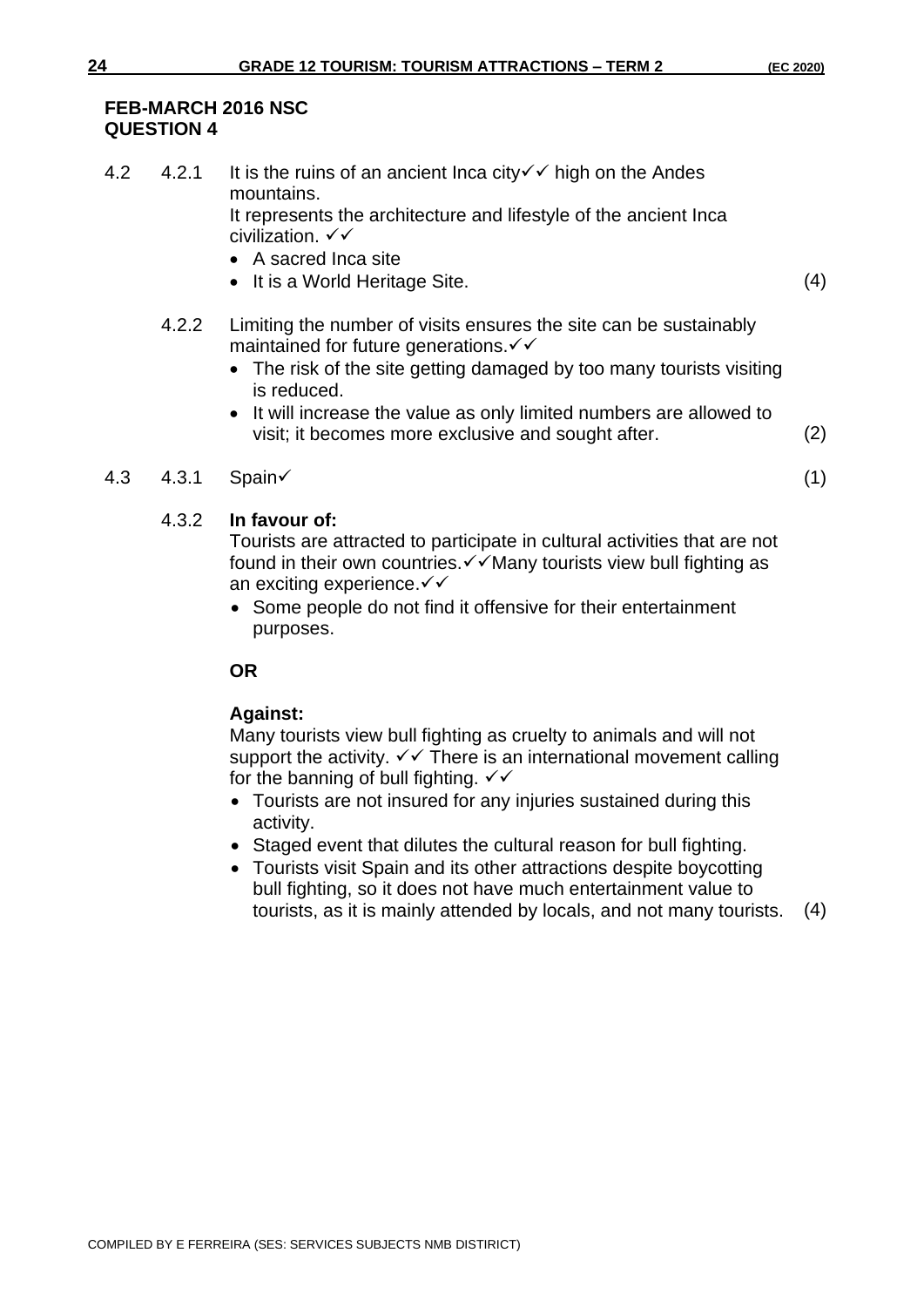#### **MAY-JUNE 2018 NSC QUESTION 4**

| 4.2 | 4.2.1 | Incas $\checkmark$                                                                                                                                                                                                                                                                                                                                                                                                                               | (1) |
|-----|-------|--------------------------------------------------------------------------------------------------------------------------------------------------------------------------------------------------------------------------------------------------------------------------------------------------------------------------------------------------------------------------------------------------------------------------------------------------|-----|
|     | 4.2.2 | South America√                                                                                                                                                                                                                                                                                                                                                                                                                                   | (1) |
|     | 4.2.3 | It was built as a city for human settlement. $\checkmark\checkmark$                                                                                                                                                                                                                                                                                                                                                                              | (2) |
|     | 4.2.4 | It would have been built high up in the mountains as a protective<br>measure against other invading forces. V V<br>The height of the mountains would have had a religious<br>significance and therefore the positioning at the top of the<br>mountains.                                                                                                                                                                                          | (2) |
|     | 4.2.5 | They have renovated and upgraded their museum near Machu<br>Picchu, $\checkmark\checkmark$<br>They are trying to get the artefacts back from Yale University. √√<br>They threatened a lawsuit against Yale University if they do not<br>return the artefacts.                                                                                                                                                                                    | (4) |
|     | 4.2.6 | The disagreement surrounding the icon between Yale and Peru<br>mentioned in the article.<br>The Peruvians believe that they are the rightful owners of the<br>artefacts as it was found in their country. $\checkmark\checkmark$<br>Yale University believes they are the legal owners of the artefacts<br>as they were the ones who bought the right to it from the Peruvian<br>government. √√<br>The issue is over ownership of the artefacts. | (4) |
|     |       | <b>Note:</b> Two perspectives must be indicated – one from the Peruvian<br>government and one from Yale university.                                                                                                                                                                                                                                                                                                                              |     |
|     |       | ONE argument in favour of Peru's point of view<br>It is part of the Peruvian's ancient heritage and needs to be<br>protected and sustained for their future generations. √√<br>At the time it was found, the Peruvians lacked knowledge on the<br>value of the artefacts.<br>They did not know about ownership rights.<br>$\bullet$<br>It is unfair to hold them now to something they had little or no<br>$\bullet$<br>knowledge about.         | (2) |
|     |       | Paragraph format<br>Complete well-constructed sentences were used, written as a<br>complete paragraph without bullets or numbers. v                                                                                                                                                                                                                                                                                                              | (1) |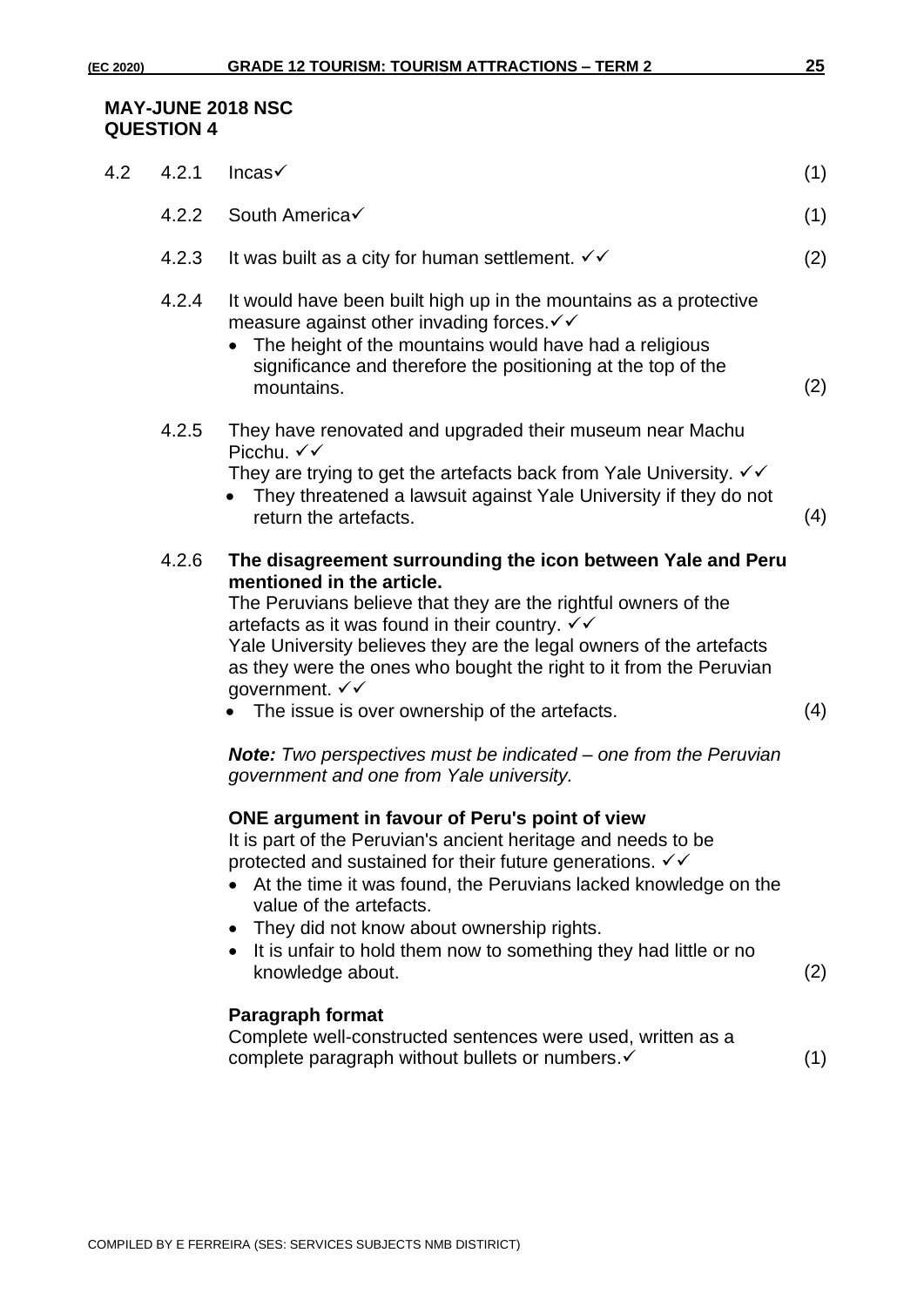### **MAY-JUNE 2019 NSC QUESTION 4**

| 4.3 | 4.3.1                                                                                                                                                                                  | Jordan√                                                                                                                                                                                                                                                                                                                        | (1) |
|-----|----------------------------------------------------------------------------------------------------------------------------------------------------------------------------------------|--------------------------------------------------------------------------------------------------------------------------------------------------------------------------------------------------------------------------------------------------------------------------------------------------------------------------------|-----|
|     | 4.3.2                                                                                                                                                                                  | It is an ancient city which was only discovered in the last<br>century $\checkmark$ .<br>It was only of recent that visitors were granted access to visit this                                                                                                                                                                 |     |
|     |                                                                                                                                                                                        | attraction.                                                                                                                                                                                                                                                                                                                    | (2) |
|     | 4.3.3                                                                                                                                                                                  | <b>Trend</b><br>The general trend is showing a decline from 2013 to 2015, however<br>there seems to be an increase in 2016 $\checkmark$                                                                                                                                                                                        | (2) |
|     |                                                                                                                                                                                        | <b>Characteristics of Petra</b><br>This massive hand-carved metropolis (city) shows rich artwork and<br>provides a view into the ancient Nabatean civilization. V V<br>The "Rose City" is a honeycomb of handmade caves, temples,<br>and tombs carved from pink sandstone in the high desert of<br>Jordan some 2,000 years ago | (2) |
|     |                                                                                                                                                                                        | <b>Positive impact</b><br>Petra will generate a lot of income for the local community and set<br>the multiplier effect into motion $\checkmark$<br>Increased publicity                                                                                                                                                         | (2) |
|     |                                                                                                                                                                                        | <b>Threat</b><br>The fragile structure can be vandalised and destroyed with mass<br>tourism and filming $\checkmark$<br>• Petra can be exploited by tourists and filming crews when they<br>use and abuse the site.<br>• Political unrest within the region can destroy the site.                                              | (1) |
|     |                                                                                                                                                                                        | TWO ways how Petra can be protected<br>Good responsible tourism signs are available√√<br>$(2 \times 2)$ (4)<br>Entrance fees are charged to limit numbers√√                                                                                                                                                                    |     |
|     | <b>SEPT 2014 EC</b><br><b>QUESTION 4</b>                                                                                                                                               |                                                                                                                                                                                                                                                                                                                                |     |
| 4.2 | Efficiency of staff and management <del>V</del><br>Ethical behaviour of staff and management√√<br>General appearance and upkeep of the attraction√√<br>Positive experience of visitors |                                                                                                                                                                                                                                                                                                                                |     |

Safety and crime prevention

Service delivery (Any 3 x 2) (6)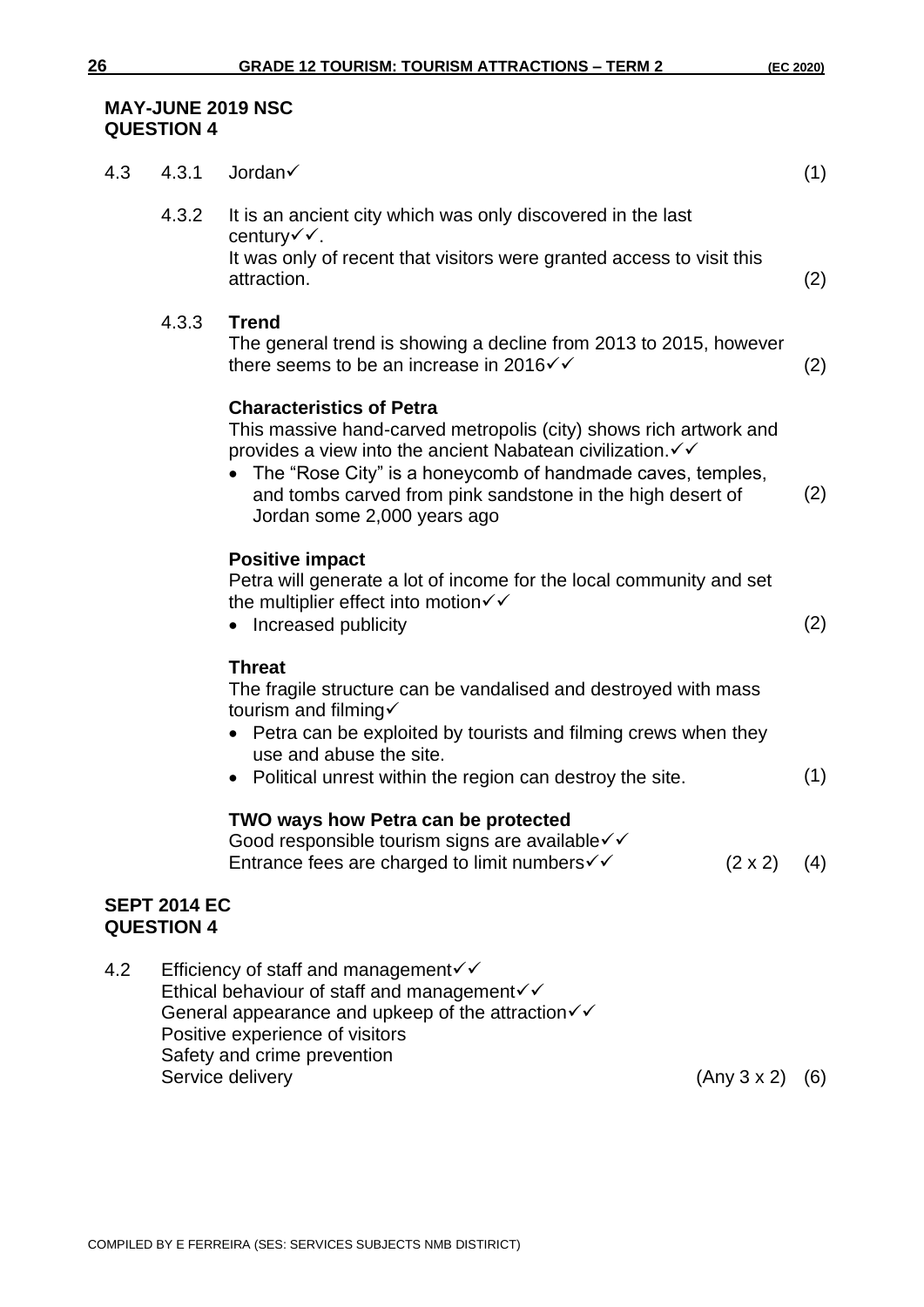#### **SEPT 2015 EC QUESTION 4**

| 4.1 | 4.1.5                                    | (a)                                                                                                                                                                                                                                                                                                                   | New York√                                                                                                                                                                                                                                                                                                                                                                                     |                 | (1) |
|-----|------------------------------------------|-----------------------------------------------------------------------------------------------------------------------------------------------------------------------------------------------------------------------------------------------------------------------------------------------------------------------|-----------------------------------------------------------------------------------------------------------------------------------------------------------------------------------------------------------------------------------------------------------------------------------------------------------------------------------------------------------------------------------------------|-----------------|-----|
|     |                                          | (b)                                                                                                                                                                                                                                                                                                                   | Families with young children√<br>Elderly visitors√<br>Visitors who have difficulty in walking<br>Visitors with visual impairments                                                                                                                                                                                                                                                             | (Any 2) (2 x 1) | (2) |
|     |                                          | (c)                                                                                                                                                                                                                                                                                                                   | A tourist attraction that provides universal access will be able<br>to attract different types of visitors regardless of their race,<br>religion, age or disability. <del>∕</del> Every visitor will be able to enjoy all<br>the facilities, experiences and sights on offer $\checkmark$                                                                                                     | $(2 \times 1)$  | (2) |
|     |                                          | (d)                                                                                                                                                                                                                                                                                                                   | Brochures, leaflets and site maps should be up to date and<br>readily available. V V<br>Staff in the visitor centre must be easily identifiable and deal<br>promptly and politely with all visitor enquiries. $\checkmark\checkmark$<br>Signage in the visitor centre should be clear and visible to all<br>categories of tourists.<br>Additional staff members should be on hand to minimize |                 |     |
|     |                                          |                                                                                                                                                                                                                                                                                                                       | long queues and waiting periods.                                                                                                                                                                                                                                                                                                                                                              | (Any 2) (2 x 2) | (4) |
|     | <b>SEPT 2016 EC</b><br><b>QUESTION 4</b> |                                                                                                                                                                                                                                                                                                                       |                                                                                                                                                                                                                                                                                                                                                                                               |                 |     |
| 4.2 | 4.2.1                                    |                                                                                                                                                                                                                                                                                                                       | "the welfare of children who are expected to sell souvenirs and<br>donkey rides at the expense of their education" $∨$                                                                                                                                                                                                                                                                        |                 | (2) |
|     | 4.2.2                                    | Do not use weak or injured animals to transport tourists $\checkmark\checkmark$<br>Make sure that the animals are properly fed and provided with<br>water<br>Have the animals regularly checked by a veterinarian<br>Do not overload the animals<br>Do not allow oversized people to ride on the animals<br>$\bullet$ |                                                                                                                                                                                                                                                                                                                                                                                               |                 |     |
|     | 4.2.3                                    |                                                                                                                                                                                                                                                                                                                       | Not to buy items from children or give them money, as this<br>encourages them to stay out of school $\checkmark$<br>Not use injured or weak animals to travel around the site to prevent<br>animal suffering √√<br>To rather enjoy the monuments on foot√√<br>• To avoid standing or climbing on the monuments<br>Not to buy pieces of rock or antiquities illegally offered for sale         |                 |     |

• Only buy items from legal souvenir shops (3 x 2) (6)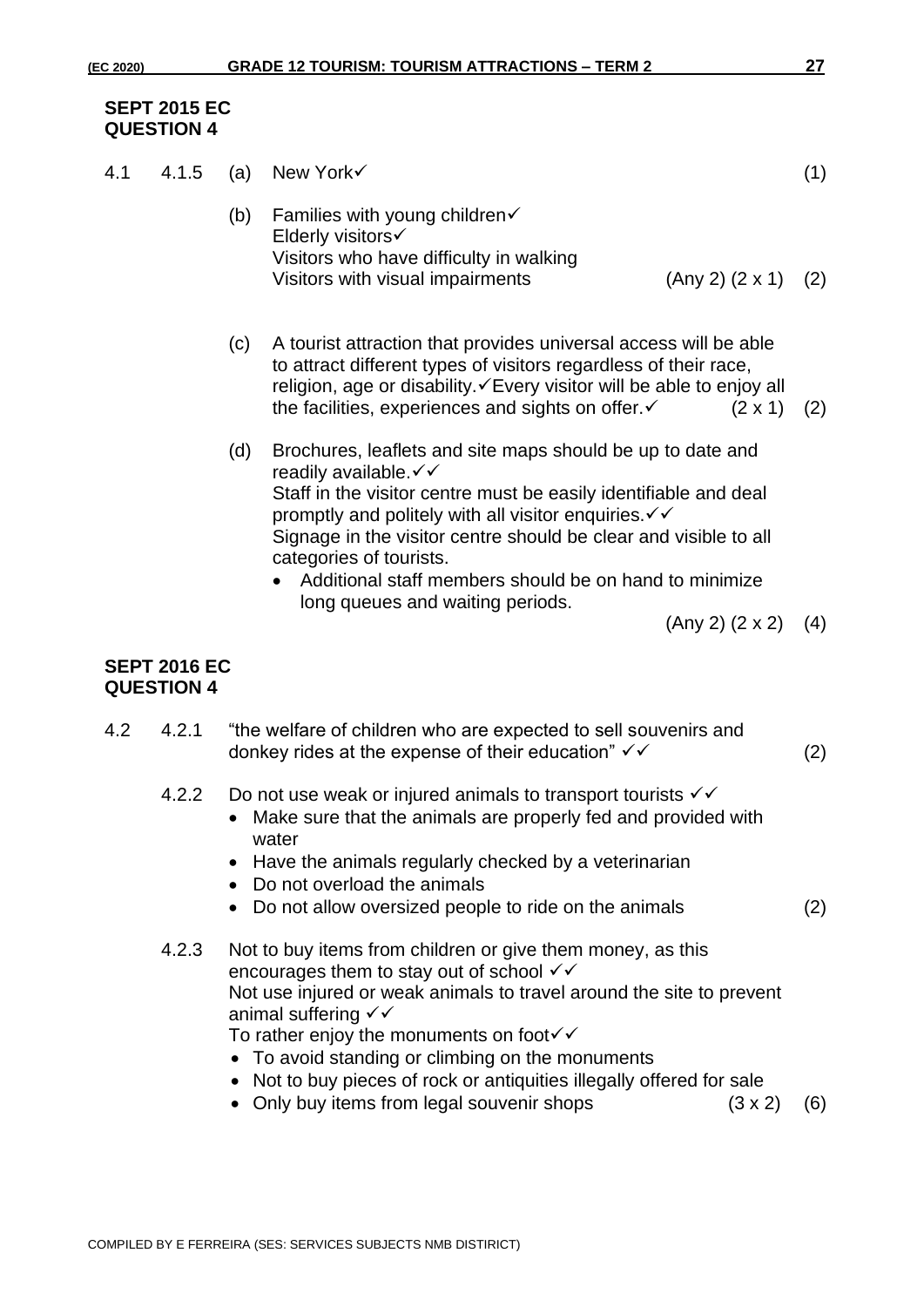|     |                                          | High winds                                                                                                                                                                                                                                                                                                                     | (1) |
|-----|------------------------------------------|--------------------------------------------------------------------------------------------------------------------------------------------------------------------------------------------------------------------------------------------------------------------------------------------------------------------------------|-----|
|     | 4.3.2                                    | People are encouraged to join the new Ratanga Membership Club<br>that offers frequent visitor benefits to members. $\checkmark\checkmark$<br>The management offers incredible discounts and benefits for<br>groups of 20 or more people who book and pre-pay for their visit.                                                  | (2) |
|     | 4.3.3                                    | Introduce a variety of restaurants, fast food outlets, retail outlets<br>and cinemas. $\checkmark\checkmark$<br>• Sell Ratanga Junction merchandise e.g. T-Shirts, coffee mugs,<br>toys and key rings.<br>Introduce a greater number of rides.<br>Sell official photographs taken of visitors while on the rides.              | (2) |
|     | <b>SEPT 2017 EC</b><br><b>QUESTION 4</b> |                                                                                                                                                                                                                                                                                                                                |     |
| 4.2 | 4.2.1                                    | Fraud<br>(a)                                                                                                                                                                                                                                                                                                                   | (1) |
|     |                                          | uShaka Marine World could have suspended the CEO $\checkmark\checkmark$<br>(b)<br>uShaka Marine World could have appointed an acting CEO                                                                                                                                                                                       | (2) |
|     | 4.2.2                                    | 120 trees planted at schools during Arbor Week √√<br>(a)<br>700 hours spent on animal rehabilitation                                                                                                                                                                                                                           | (2) |
|     |                                          | Selling uShaka Marine World kiddies clothing range. VV<br>(b)<br>Hosting homeless children to celebrate Mandela Day.                                                                                                                                                                                                           | (2) |
|     | 4.2.3                                    | The award will influence tourists from China, Japan, Korea,<br>Mongolia, and other Asian countries to visit uShaka Marine World<br>which will improve the attraction's financial performance. √√                                                                                                                               | (2) |
|     | 4.2.4                                    | It will encourage repeat visits. √√<br>Visitors will receive value for their money. $\checkmark\checkmark$<br>It will lead to positive word-of-mouth advertising. $\checkmark\checkmark$<br>It will lead to visitor satisfaction.<br>It will address seasonality.<br>The actual visitor numbers will exceed the target numbers |     |

## **SEPT 2017 EC QUESTION 4**

rides✓

• Rain

• Electrical storms

|       | Mongolia, and other Asian countries to visit uShaka Marine World<br>which will improve the attraction's financial performance. $\checkmark\checkmark$                                                                                                                                                                                                     |                | (2) |
|-------|-----------------------------------------------------------------------------------------------------------------------------------------------------------------------------------------------------------------------------------------------------------------------------------------------------------------------------------------------------------|----------------|-----|
| 4.2.4 | It will encourage repeat visits. $\checkmark\checkmark$<br>Visitors will receive value for their money. $\checkmark\checkmark$<br>It will lead to positive word-of-mouth advertising. $\checkmark\checkmark$<br>• It will lead to visitor satisfaction.<br>• It will address seasonality.<br>• The actual visitor numbers will exceed the target numbers. | $(3 \times 2)$ | (6) |
|       |                                                                                                                                                                                                                                                                                                                                                           |                |     |